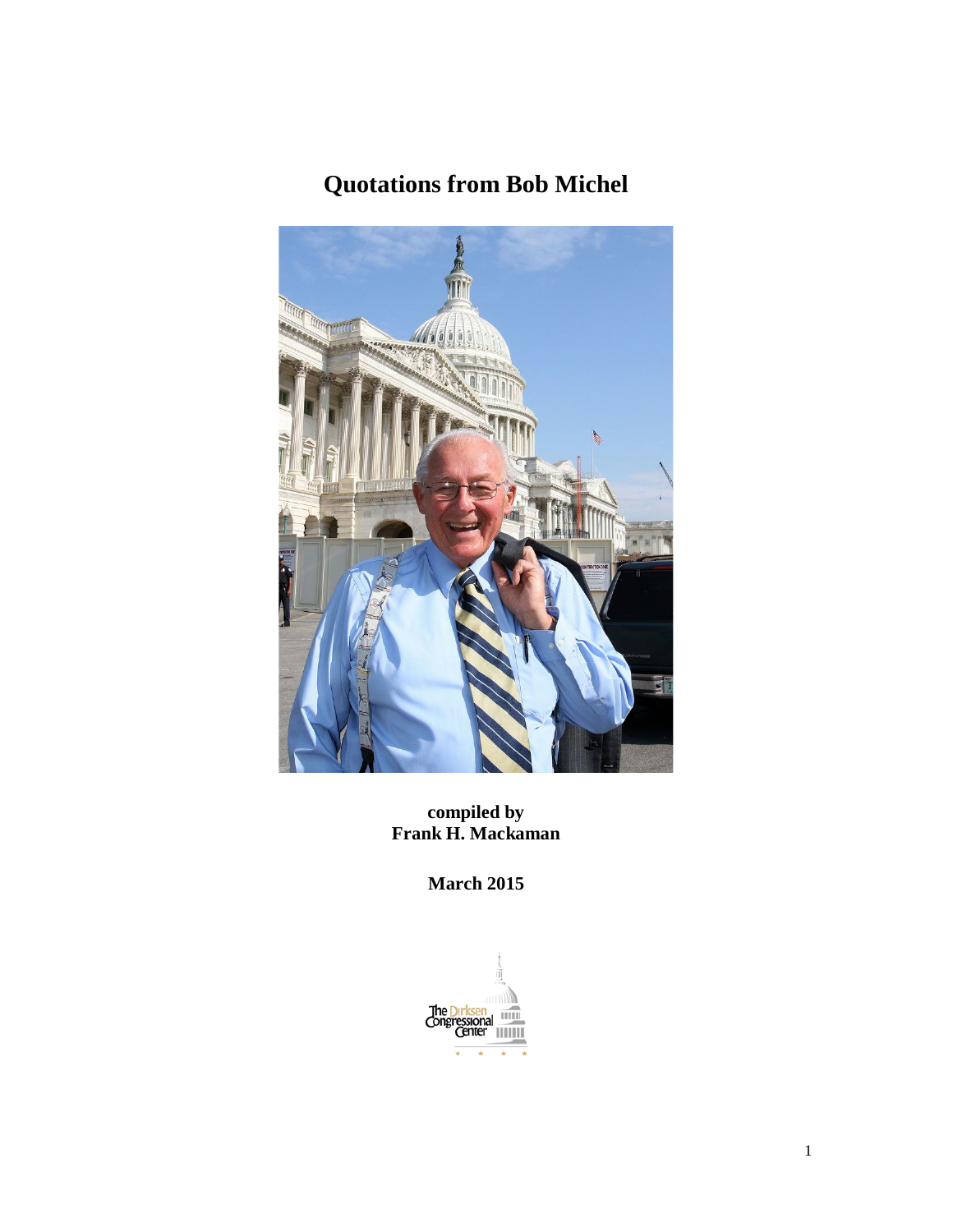# **Table of Contents**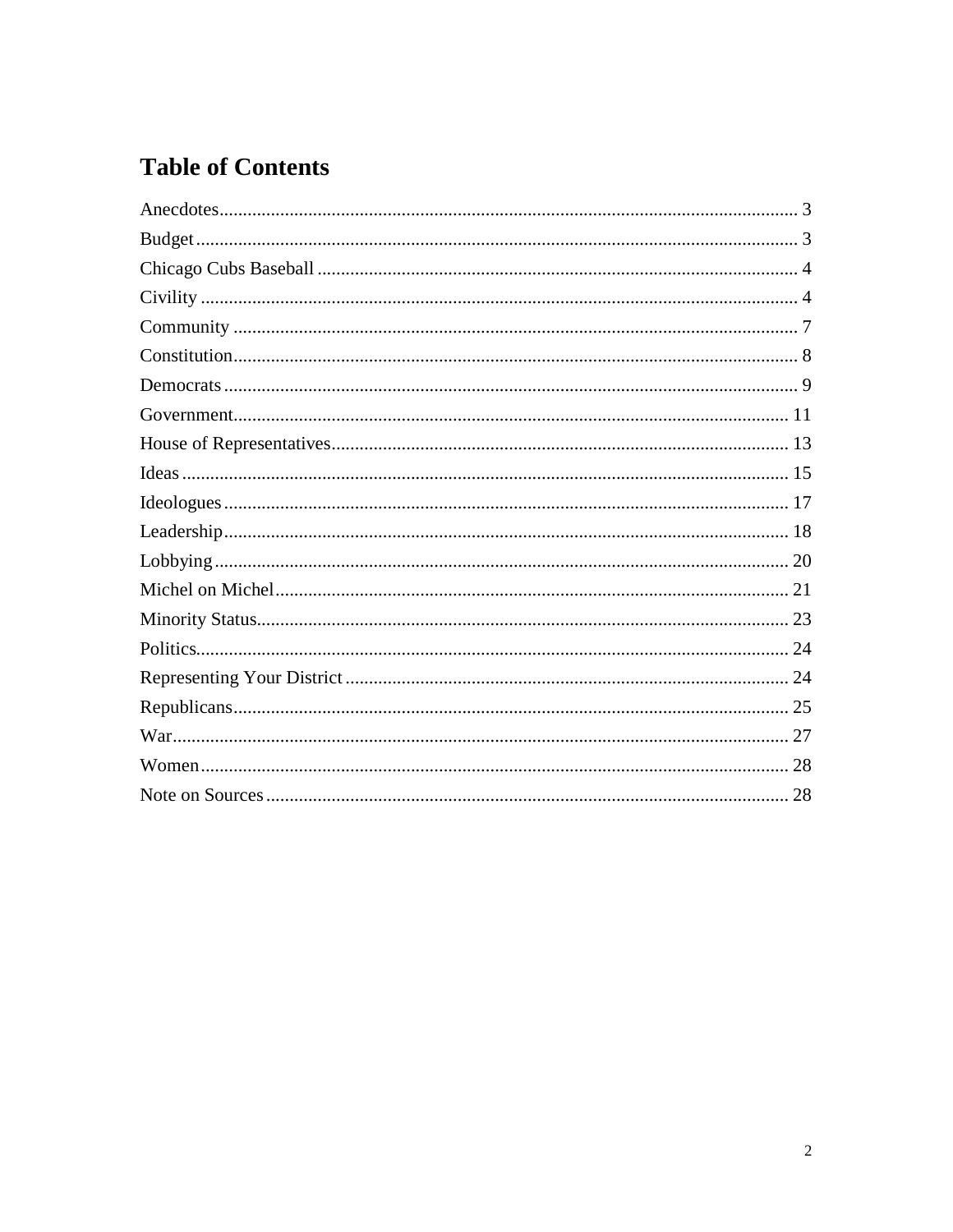

#### <span id="page-2-0"></span>**Anecdotes**

Mr. Speaker. I want to protest an editorial appearing in today's *Wall Street Journal*. The editorial, "Czardine O'Neill," suggests that although the Speaker was once called the Czar of the House, his performance on the energy bill reduced him in stature—figuratively speaking, needless to say—and he is now a "Czardine" which the *Journal* says is what one wisecracker holds is diminutive of Czar. Czardine? There is something fishy in this. Did the *Journal* use this word on porpoise? If so, this is a whale of a story. Yet, there is salmon wrong in all this. Unless the *Journal* retracts what it said, its editors will soon be singing a different tuna. Trout history such journalism has been deplored. It is bass. As for the Speaker, eel have to defend himself. This strikes at the very sole of the House. For too long there have been charges that we flounder. So I say to the Speaker: Where there's a gill, there's a way! Remarks made on the House Floor, October 28, 1977

At the beginning of my career, when I received such a great introduction, I used to say how embarrassed I was by all those nice words. I'd tell the audience I didn't deserve all that praise. I'd let them know what a humble guy I was. But one night, a fellow came up to me after the speech and said: "Congressman, don't try to be so humble—you're not that great!" RHM Speech and Trip File, Lee County Ronald Reagan Day, February 19, 1993

I know that in politics, one minute you're a peacock and the next you're a feather duster. RHM Speech and Trip File, Arlington County VA GOP, June 25, 1993

## <span id="page-2-1"></span>**Budget**

What this country needs is 1966 wages, 1940 prices, and 1913 taxes.

RHM Speech and Trip File, Sigma Nu Reunion, June 10, 1967

If you lose this moment, pick apart this agreement with a thousand points of spite, will we truly be able to govern? …. After years of passing out the goodies, we're in debt and we have to ante up." Remarks made on the House Floor, October 4, 1990

This proposal will raise taxes, lose jobs, and slow the economy—what might be called a triple play of economic irresponsibility. Remarks made on the House Floor, February 25, 1992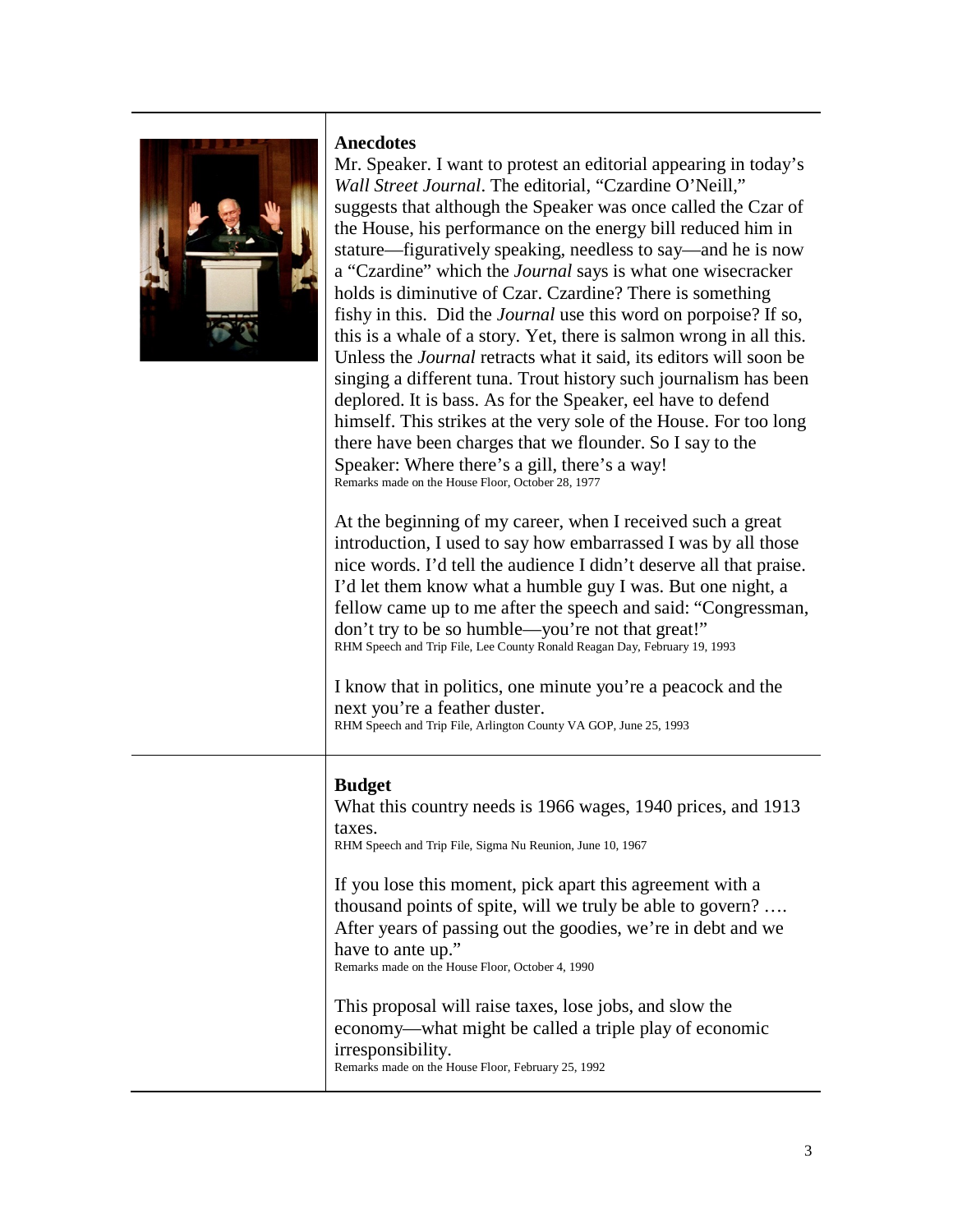

## <span id="page-3-0"></span>**Chicago Cubs Baseball**

Being a Chicago Cubs fan builds strong character, rids one of harmful illusions, and instills the lifelong virtues of humility, patience, and hope.

RHM Speech and Trip File, Commencement Address, MacMurray College, May 19, 1993



# <span id="page-3-1"></span>**Civility**

[Following Tip O'Neill's election as Speaker over Michel] I should like to feel … that when the really big issues of great importance are considered in this House, there will be many occasions when partisanship will be laid aside and a significant number of you [meaning Democrats] will be so persuaded by our logic, good sense and compelling arguments that you will actually vote with us. You do have it within in your power, in this House, to give life and breath to the new President-Elect's proposals, modify them slightly or drastically, or to kill any one of them outright. I simply want to pledge to you Members of the Majority my desire as the Republican Leader to work with you in the best interests of the American people."

RHM Speech and Trip File, Introduction of the Speaker, January 5, 1981

[Presenting the Americanism Award to former Congressman Horace R. Kornegay] Horace typifies that spirit of comity and civility that transcends party labels. It is a spirit we desperately need particularly in this city and in our work if we ever expect to get something constructive accomplished. As someone who has been in the political arena for over thirty years, I am not afraid of a good, old-fashioned political fight. But when you lose that rock-bottom sense of mutual respect, political fights can degenerate into personal feuds. And that soon leads to vendettas and grudges that stand in the way of the people's business. Official Washington needs to preserve and protect that spirit Horace typifies. A sprit that can be partisan but never personal, critical but never crude, sometimes bellicose but never bitter.

RHM Speech and Trip File, Anti-Defamation League of B'nai B'rith, Washington DC, May 9, 1985

[Upon the death of former Republican Whip Les Arends] We are witnessing the passing of an age. There was no neurotic anxiety in Les, no need to prove himself, no obsession to appear tougher than the other guy, to dominate, to manipulate.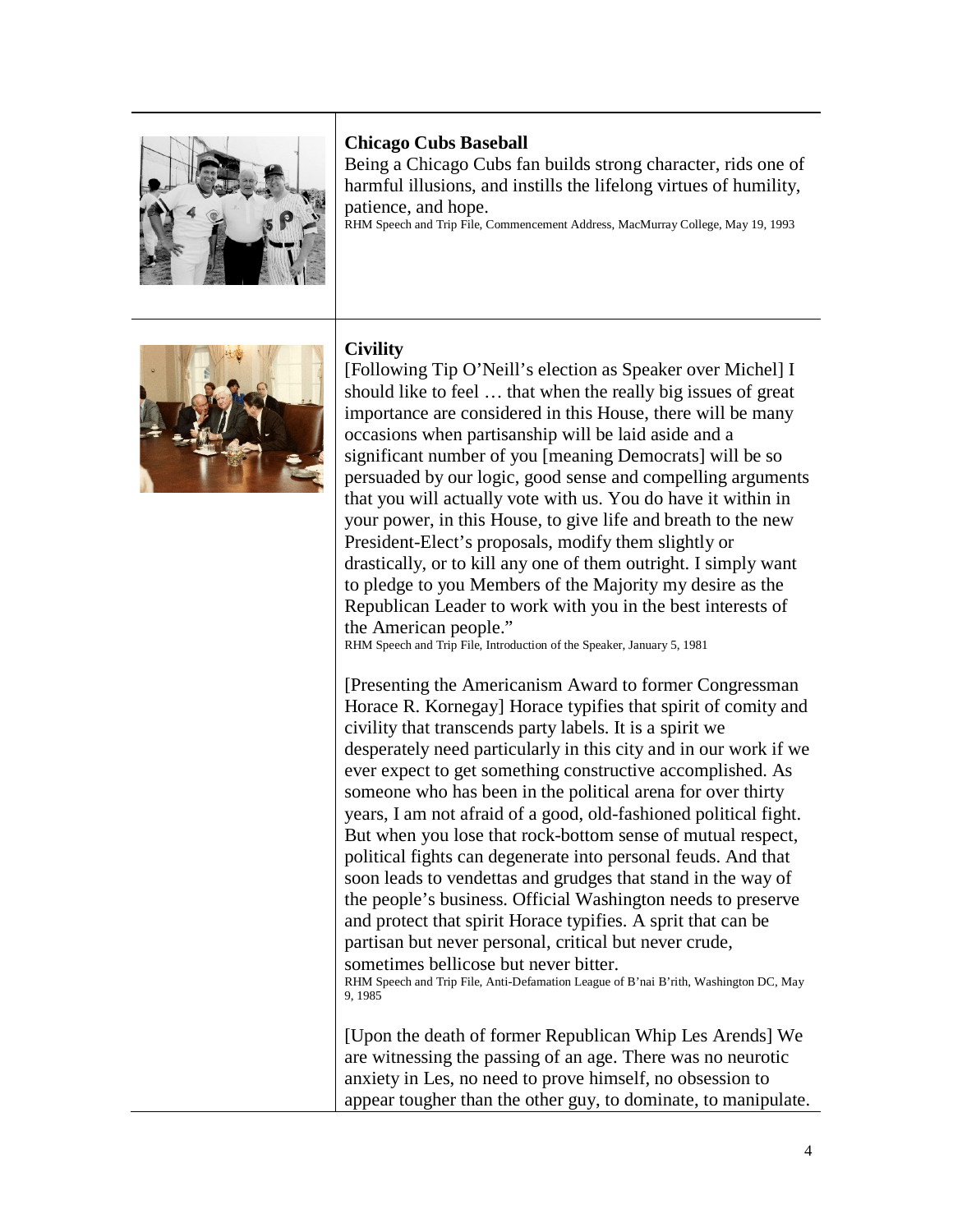| He had such a firm and clear set of values that there was no<br>room in him for the kind of doubt and lack of self-confidence                                                                                                                                                                                                                                                                                                                                                                                                                                                                                                                                                                                                                                     |
|-------------------------------------------------------------------------------------------------------------------------------------------------------------------------------------------------------------------------------------------------------------------------------------------------------------------------------------------------------------------------------------------------------------------------------------------------------------------------------------------------------------------------------------------------------------------------------------------------------------------------------------------------------------------------------------------------------------------------------------------------------------------|
| that so often results in bullying and shouting and a lack of<br>civility. He had an inner integrity that shone through his every                                                                                                                                                                                                                                                                                                                                                                                                                                                                                                                                                                                                                                  |
| action.                                                                                                                                                                                                                                                                                                                                                                                                                                                                                                                                                                                                                                                                                                                                                           |
| RHM Speech and Trip File, In Memorium, Leslie C. Arends, July 19, 1985                                                                                                                                                                                                                                                                                                                                                                                                                                                                                                                                                                                                                                                                                            |
| Understanding the other person's viewpoint is the beginning<br>of political wisdom. It doesn't mean we will always agree.                                                                                                                                                                                                                                                                                                                                                                                                                                                                                                                                                                                                                                         |
| But it does mean that when we disagree, it's a disagreement                                                                                                                                                                                                                                                                                                                                                                                                                                                                                                                                                                                                                                                                                                       |
| based on fact.<br>RHM Speech and Trip File, Women in Government Relations, July 16, 1986                                                                                                                                                                                                                                                                                                                                                                                                                                                                                                                                                                                                                                                                          |
| [Tribute to Speaker Tip O'Neill upon his retirement from the<br>House] It is the genius of our system that a good heart and<br>good head in one member can bring him to different political<br>conclusions than another member with the same virtues. That<br>is why we have a middle aisle. But issues come and go. Bills<br>that enflamed great passions in the hearts of one Congress are<br>the dust of history to a future Congress. What remains,<br>always, is the absolute necessity that this institution operates<br>within a context of trust, of civility and comity.<br>RHM Speech and Trip File, Remarks on Speaker Tip O'Neill, October 1, 1986                                                                                                    |
| I've done enough negotiating to know you don't shake hands<br>with a guy with one hand and knife him with the other.<br>Journal Star, August 6, 1987                                                                                                                                                                                                                                                                                                                                                                                                                                                                                                                                                                                                              |
| Bipartisan doesn't mean non-partisanship. It doesn't mean the<br>artificial blurring of political distinctions in the name of some<br>specious unity. Quite to the contrary: In order for<br>bipartisanship to work, each side must be clear about the<br>principles for which it stands. It is out of the clash of debate<br>and discussion that true bipartisan solutions evolve<br>RHM Speech and Trip Files, Convening of the 101 <sup>st</sup> Congress, House Floor Remarks,<br>January 3, 1989                                                                                                                                                                                                                                                             |
| We live in an age where some elected officials talk in sound<br>bites, think in slogans, and form policy with bumper-stickers.<br>In such a world of hype and PR, Tom Foley still believes the<br>four major virtues of a legislator should be integrity, civility,<br>hard work, and effectiveness. That's why I respect him. Tom<br>and I are divided on most major policy issues. That's the way<br>it should be. But we're not afraid to talk to each other<br>candidly, and, when necessary, to compromise, because we<br>are each confident in our own principles—and in each other's<br>word. That's the legislative school in which Tom and I were<br>educated, long ago.<br>RHM Speech and Trip File, Saints & Sinners Roast of Tom Foley, June 14, 1990 |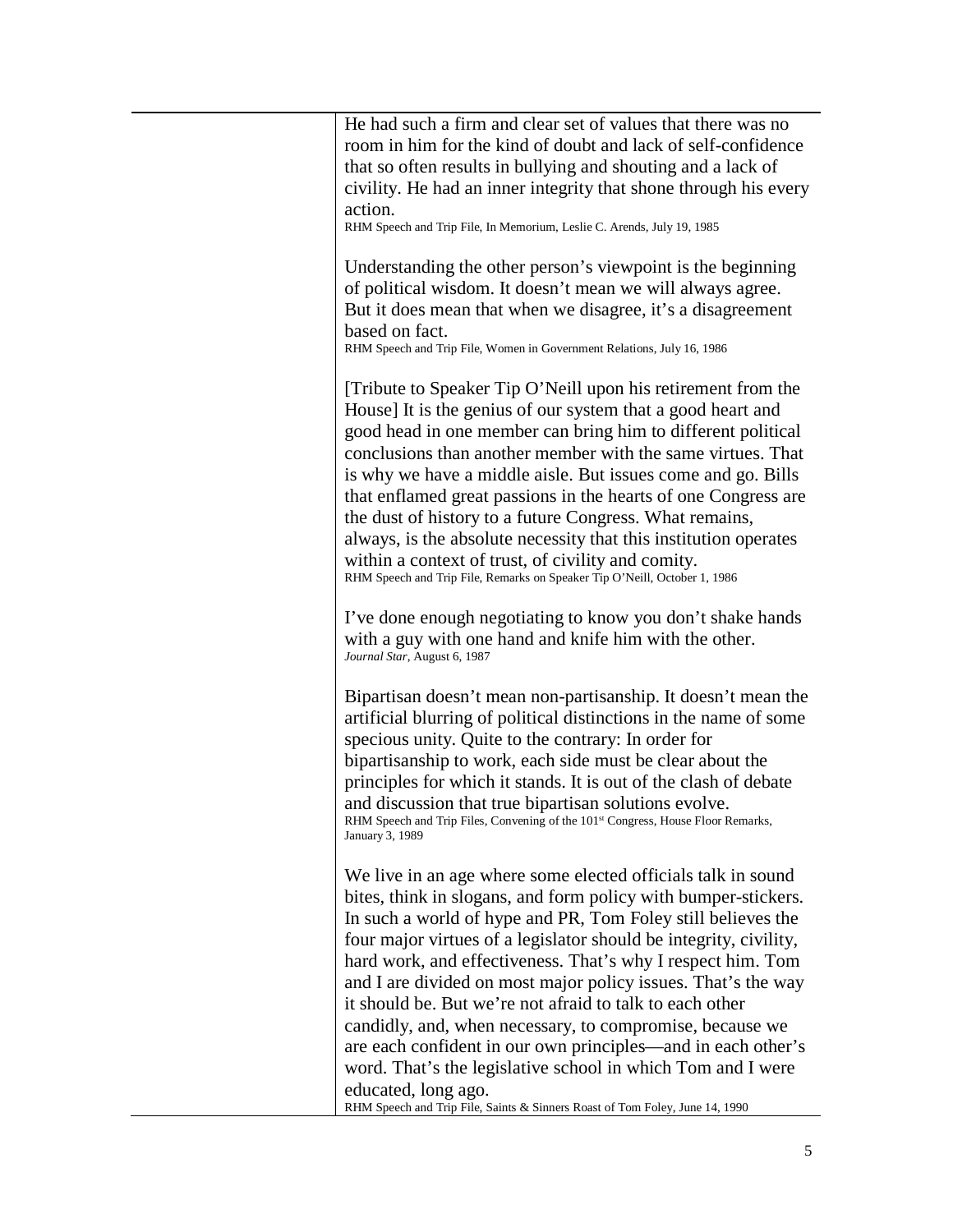[How does one define Bryce Harlow's "gift?"—Harlow was well known for working with both political parties in a series of government positions] You know that raising the level of your voice doesn't raise the level of discussion. You know that listening with care is better than talking in sound bites and thinking in slogans. You know that peaks of uncommon progress can be reached by paths of common courtesy. Having this gift means being a knowledgeable professional and being darned proud of it. It also means being serious without being somber, being tough without being mean, being shrewd without being devious, and being witty without being malicious. … It has always puzzled me that in Washington we have no public vocabulary to describe civility, which I believe is among the highest public virtues. … To be called "hardnosed" or a "gut-fighter" or an "arm-twister" is in some circles the highest of praise. But civility has no similar public vocabulary.

RHM Speech and Trip File, Bryce Harlow Award to Howard Baker, September 26, 1991

Political debate in a democracy is often robust and harsh. It is no place for overly-sensitive souls. The clash of ideas can produce an unpleasant sound. And yet in a democracy there is a fundamental need for mutual respect. There is a need for a formal, public recognition of the ultimate dignity of those with whom we disagree—in a word, a need for civility … the public embodiment of the Golden Rule: "Do unto others as you would have them do unto you." … The corrosive effects of the politics of anger is [sic] slowly destroying what I would call our civic environment…."

RHM Speech and Trip File, Commencement Address, MacMurray College, May 19, 1993

We Americans have developed a rich political vocabulary for the ugly side of public life. … But civility seems to have no similar public vocabulary. … Civility means knowing that raising the level of your voice doesn't necessarily raise the level of discussion. Civility means realizing that peaks of uncommon progress can be reached by paths of common courtesy. Civility means being tough without being mean, being witty without being malicious, and being principled without being fanatic<sup>[al]</sup>. Civility means believing in the power of reason to influence public debate while still being aware of the power of irrationality in public life. RHM Speech and Trip File, Commencement Address, MacMurray College, May 19, 1993

Civility means knowing that raising the level of your voice doesn't raise the level of discussion. It means recognizing that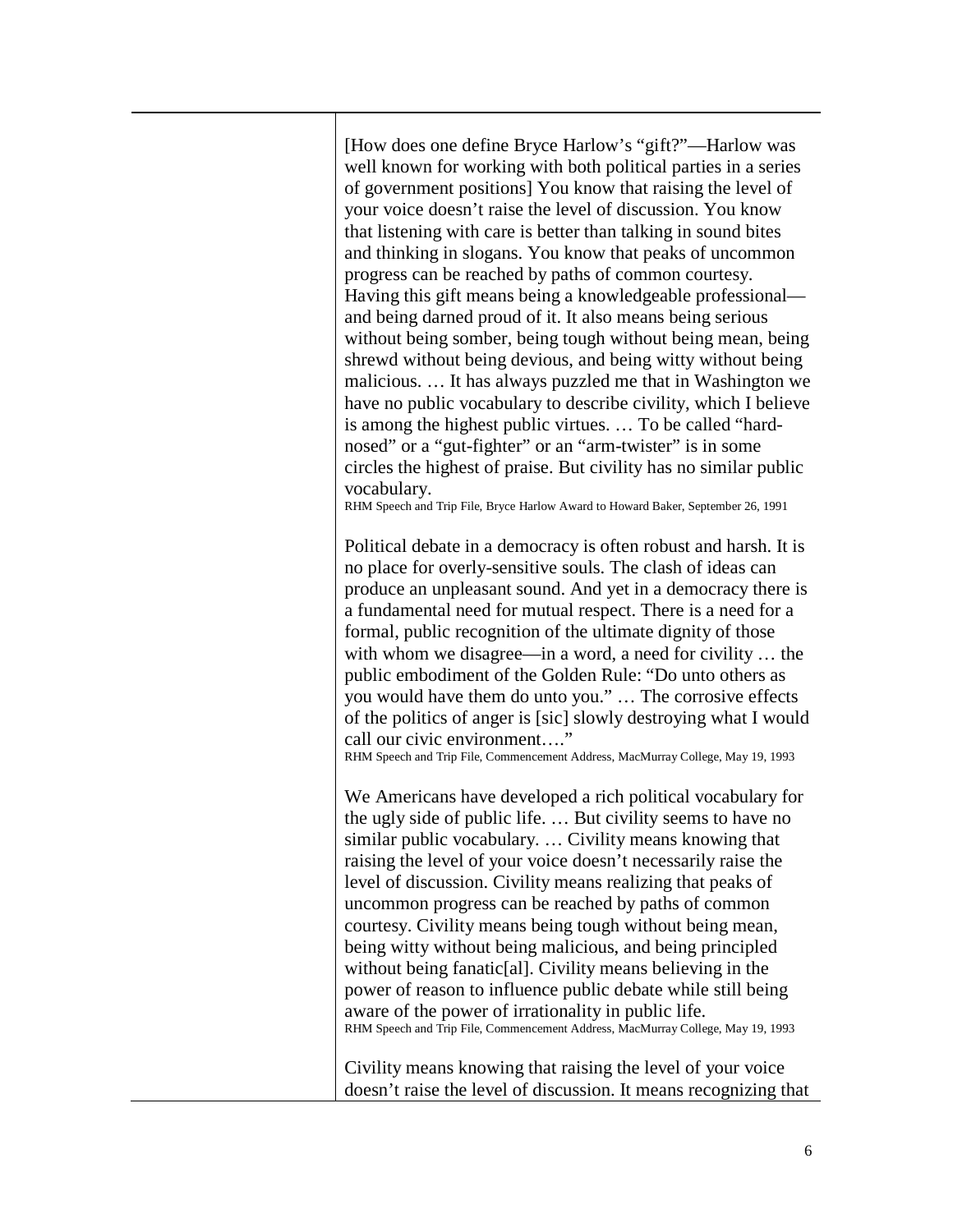listening is a very good way of communicating. Civility means realizing that peaks of uncommon progress can be reached by paths of common courtesy. Civility means being tough without being mean and being principled without being fanatic[al]. Civility means believing in the power of reason to influence public debate and the power of the spirit to transform private lives. Civility is the public embodiment of the Golden Rule: "Do unto others as you would have them do unto you."

RHM Speech and Trip File, Paul Henry's Funeral, August 3, 1993



## <span id="page-6-0"></span>**Community**

The idea of community is one we have to get back to in the United States. The other week I was back in my hometown of Peoria talking about the idea of community. And folks back there told me they like to hear about that concept. That it has become lost beneath all our gigantic system of mass communications, big government and mass political movements. Community is a human-sized way of organizing. The idea of community is one that need revitalizing. We need the kind of energy and idealism and growth that comes from people banding together voluntarily. RHM Speech and Trip File, Tobacco Institute, February 28, 1987

We in America are a nation of communities—ethnic, religious, philanthropic, social, professional. Out of that diversity comes our unique national strength. We Americans have always believed that love, concern and compassion comes [sic] from the people, from their individual communities, from the family, from a thousand and tens of thousands of different groups, forming our national life together. … No bureaucratic organization, no matter how noble its motivations, can bring the same warmth and concern and individual tender, loving care to help the needy. Those qualities can come only through local and community efforts of individual human beings. And no government program, no matter how well-funded, can replace the mercy shown in the individual human face or the pity of the individual human heart.

RHM Speech and Trip File, National Enquirer, April 4, 1987

The Republican Party is built on the idea that this country is a "nation of communities." We believe in supporting the diversity of American voluntary and professional associations. Our Democratic friends on the other hand believe in one, big "national community" led by Washington, guided by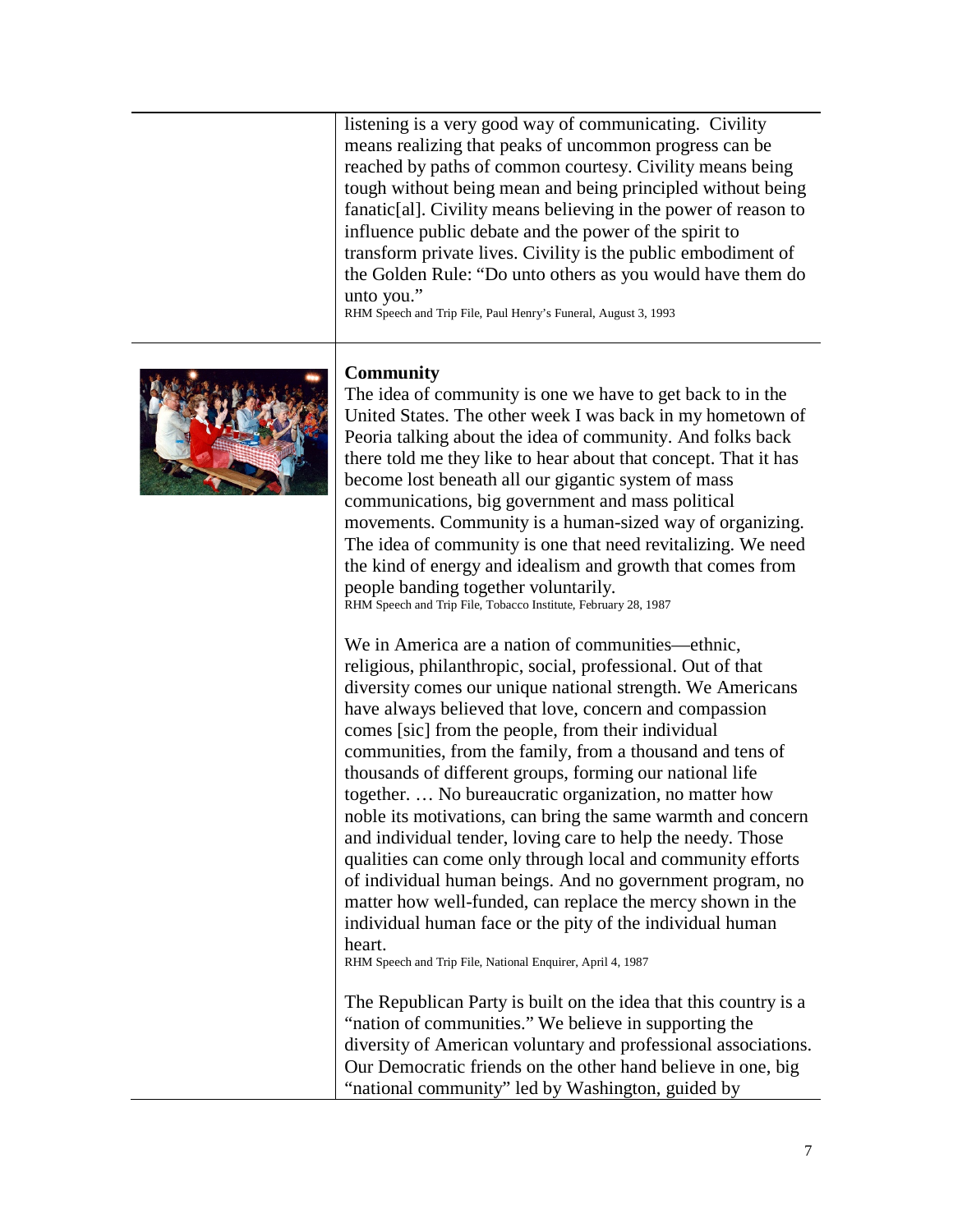| Washington, in which Americans are supposed to enlist and<br>follow Washington's direction.  Democrats tend to believe<br>government is there to lead and that communities and<br>voluntary associations are there to help. Republicans tend to<br>believe communities and voluntary associations are there to<br>lead and government is there to help.<br>RHM Speech and Trip File, American Society of Association Executives, May 19, 1988                                                                                                                                                                                                                                                                                                                                                                    |
|------------------------------------------------------------------------------------------------------------------------------------------------------------------------------------------------------------------------------------------------------------------------------------------------------------------------------------------------------------------------------------------------------------------------------------------------------------------------------------------------------------------------------------------------------------------------------------------------------------------------------------------------------------------------------------------------------------------------------------------------------------------------------------------------------------------|
| The real strength of our country does not begin in the Capitol<br>building or the White House. It begins in homes like<br>Lincoln's all over America. We sometimes tend to lose sight<br>of that simple, profound fact.<br>Journal Star, April 16, 1989                                                                                                                                                                                                                                                                                                                                                                                                                                                                                                                                                          |
| Men and women, singly or as parts of larger families, living<br>their lives in decency and love, working hard, quietly tending<br>to their duties, are the very cornerstone of community life-<br>and of true national greatness.<br>RHM Speech and Trip File, Commencement Address, MacMurray College, May 19, 1993                                                                                                                                                                                                                                                                                                                                                                                                                                                                                             |
| We are a nation of communities. Yes—we are one nation.<br>But, at the same time, we are members of various<br>communities: local, regional, ethnic, religious, racial, and<br>professional, each bringing something unique and special to<br>the life of our country. Our national diversity is not an<br>impediment to progress but the very cornerstone of progress.<br>It is only when humanitarian help comes from the<br>community, from neighbors and organizations inspired by<br>great religious truths, that it takes on the extra dimension<br>government cannot provide.<br>RHM Speech and Trip File, Salvation Army, Pekin, Illinois, June 1, 1993                                                                                                                                                   |
| <b>Constitution</b><br>It [the Constitution] is a document so tough it has lasted<br>through the political storms of two centuries—and so delicate<br>that it can dissolve before our eyes if are careless of it<br>That is the real glory of the Constitution—at least from the<br>point of view of this Congressman—it doesn't promise utopia.<br>All it promises is that Americans have the chance in free and<br>open debate, in petitions to their government, to do the best<br>we can. We can succeed or we can fail. Either way, our<br>destiny is in our hands. In a sense, then, the Constitution is a<br>document created for ordinary human beings who are capable,<br>on occasion, of doing extraordinary things—both good and<br>bad. And it is this recognition of the eternal battle we all face |

<span id="page-7-0"></span>between acting like angels and acting like demons that makes the Constitution unique among the great political documents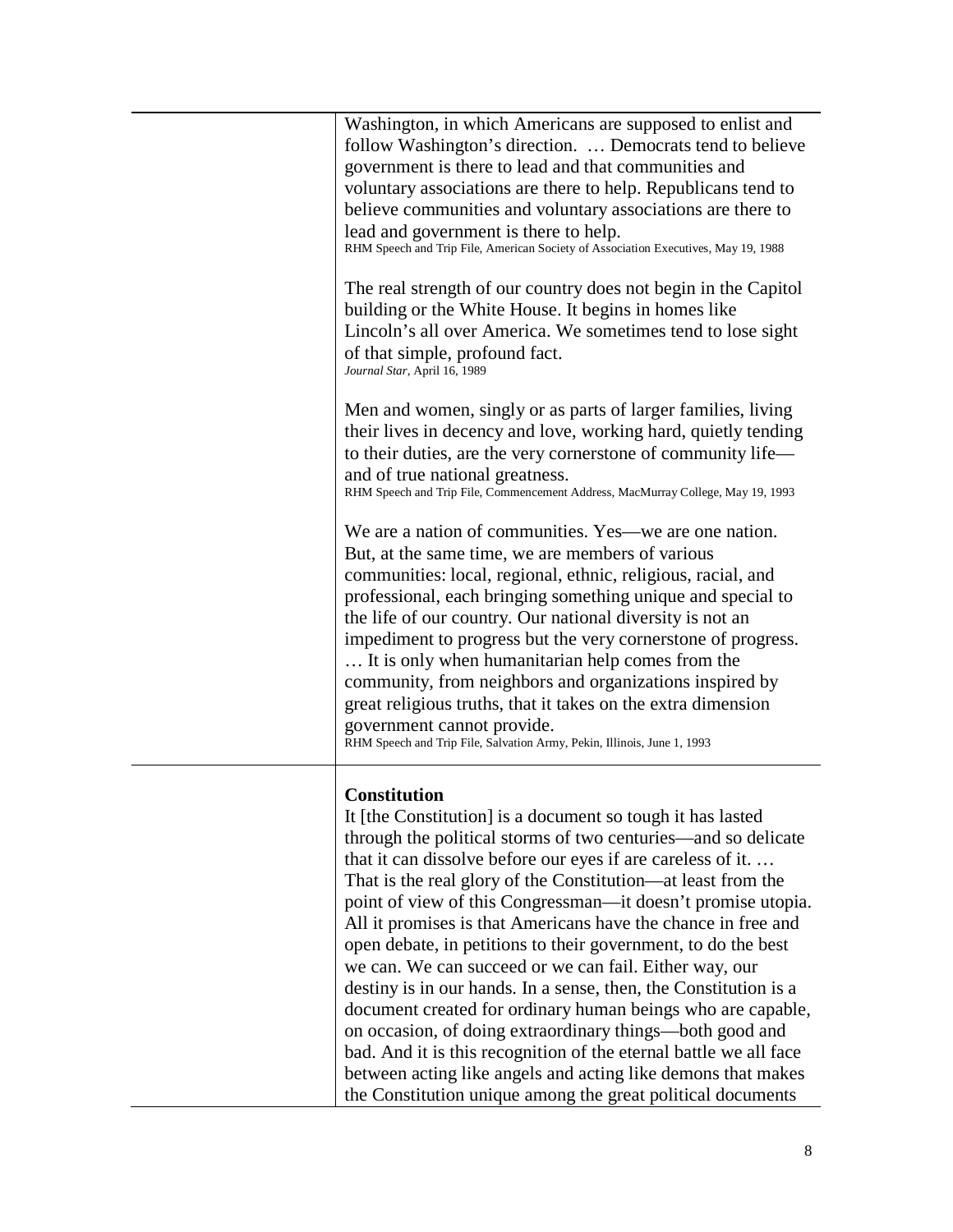of the world. RHM Speech and Trip File, "In Praise of Compromise," American Bar Association Leadership Institute, March 19, 1987



#### <span id="page-8-0"></span>**Democrats**

The State of the Union [by President Lyndon Johnson, 1965] outlined a plan for the creation of a land of milk and honey. It was also a blueprint for federalizing nearly every aspect of American life. LBJ prescribed a liberal dose of public pablum for each and every American. No problem is so difficult that it can't be cured with spending. Every program he proposed was designed to weaken the individual as an independent American, to weaken every unit of Government—except the Federal Government, which is described as the fount from which all blessing flow.

RHM Speech and Trip File, Ohio League of Young Republicans, January 16, 1965

It looks like the Great Society is going to make this a land of plenty—owe plenty, tax plenty, spend plenty, and waste plenty.

RHM Speech and Trip File, Lincoln Day, February 12, 1965

This will not be a traditional political kind of speech. I have no intention of promising the people that the Republican Party if returned to the White House will solve every problem overnight, increase every benefit, expand all existing programs and start a whole flock of new ones. Let's leave that onus of fiscal irresponsibility to the other major political party. They deserve it. They have been pursuing that course for the last seven and a half years and they haven't accomplished much except to run up prices, run up interest rates, run up the national debt and the interest on it to staggering proportions, nearly run us out of gold and run the dollar into the ground.

RHM Speech and Trip File, Lacon IL, May 24, 1968

We have had three years of earnest, sincere, well-written speeches enunciating American domestic and foreign policies. As well-intentioned as they might be, the people at the top in the Carter Administration have been unable to turn policy into practice. It has gotten so bad that the enunciation of Carter policy is no longer relevant, to the American people, to the Congress, and most importantly, to our allies and adversaries abroad. Now the time of crisis has arrived, and our gestures are empty, our words meaningless and our warnings without weight.

RHM Speech and Trip File, Peoria Rotary, January 25, 1980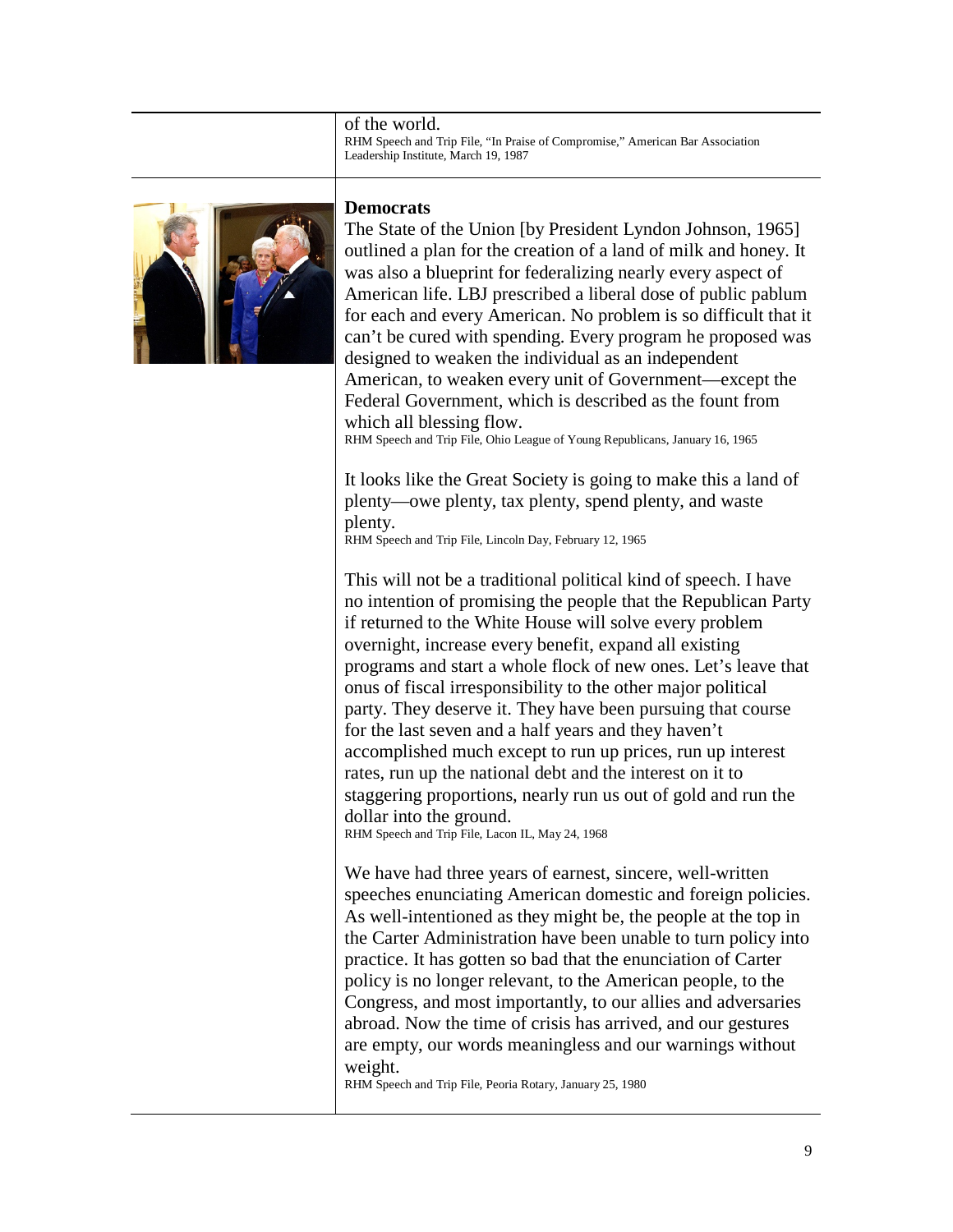| I've been in Washington now for 30 years and I can say in all<br>honesty, I've never witnessed a more frightening, more<br>demoralizing situation than the disintegration of the present<br>administration before our very eyes. There are no historic<br>parallels. Never before in our history—never—have the<br>American people been victimized by such a mismanaged,<br>inept, incompetent, confused, blundering and downright<br>dangerous administration as this one. Just before Jimmy<br>Carter stealthily slipped out of the Rose Garden, the saying<br>was making the rounds that the reason the President could not<br>leave the White House was because it is unlawful to leave the<br>scene of an accident.<br>RHM Speech and Trip File, Illinois State Republican Convention, May 10, 1980 |
|----------------------------------------------------------------------------------------------------------------------------------------------------------------------------------------------------------------------------------------------------------------------------------------------------------------------------------------------------------------------------------------------------------------------------------------------------------------------------------------------------------------------------------------------------------------------------------------------------------------------------------------------------------------------------------------------------------------------------------------------------------------------------------------------------------|
| This is not only a bad rule; it's a rotten rule that was shoved<br>down our throats by a party of nincompoops.<br>New York Post, June 26, 1981                                                                                                                                                                                                                                                                                                                                                                                                                                                                                                                                                                                                                                                           |
| The Democrats we find have created a $51st$ state. It is the state<br>of perpetual dependency. They have built a Berlin Wall of<br>federal programs and regulations that today imprison tens of<br>millions of Americans. Democratic programs over more than<br>a decade have destroyed the only hope the poverty-stricken<br>have of being free, of leaving the 51 <sup>st</sup> state. And they call that<br>compassion? I call it heartless and inhuman. The 51 <sup>st</sup> state<br>was created on a foundation of high inflation, high taxes, high<br>interest rates, low productivity, and yes, even a degree of<br>unemployment too high for the kind of inflationary economy<br>we had.<br>RHM Speech and Trip File, Muskegon County Republican Dinner, June 15, 1982                          |
| Don't get me wrong. I think an opposition party should find<br>fault—but the Democrats aren't finding fault—they are<br>inventing fault [in criticizing President Bush].<br>RHM Speech and Trip File, Chemical Manufacturers Association, November 6, 1989                                                                                                                                                                                                                                                                                                                                                                                                                                                                                                                                               |
| [In criticizing a Democratic bill which will raise taxes] The<br>Democrats have got what it takes to take what you've got.<br>RHM Speech and Trip File, House Floor, February 27, 1992                                                                                                                                                                                                                                                                                                                                                                                                                                                                                                                                                                                                                   |
| The administration's economic proposals thus far have been<br>fragmented, ad-hoc, with no discernable pattern, resembling<br>one of those works of modern art that bears no representation<br>to reality, but which [has] plenty of color and movement. We<br>might call it Jackson Pollack economics.<br>RHM Speech and Trip File, Michel Response to Bill Clinton's State of the Union Address,<br>February 17, 1993                                                                                                                                                                                                                                                                                                                                                                                   |
| I feel like I've walked the extra mile and the Democratic                                                                                                                                                                                                                                                                                                                                                                                                                                                                                                                                                                                                                                                                                                                                                |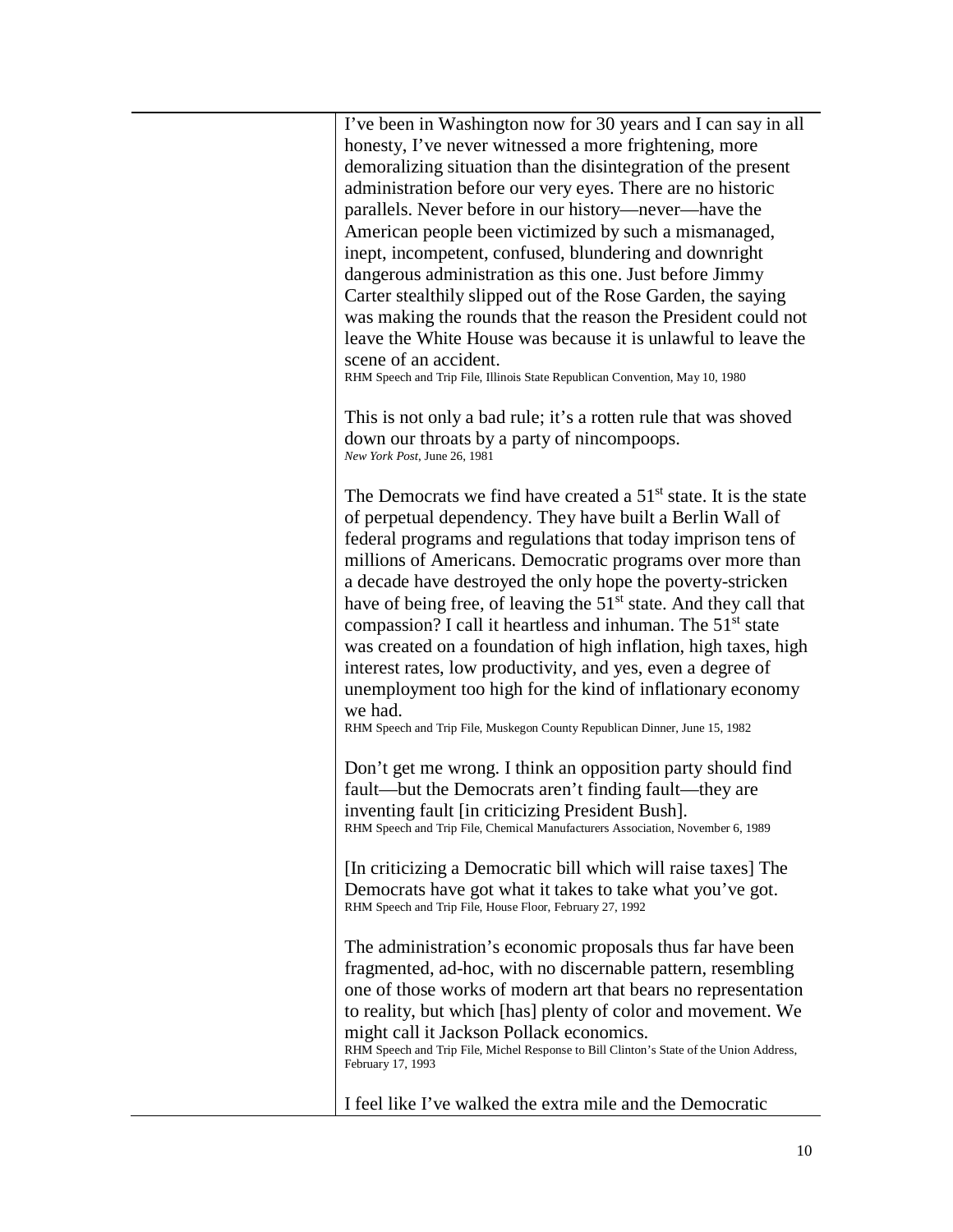<span id="page-10-0"></span>

| Leadership are still in their bedroom slippers.<br>Remarks made on the House Floor, July 29, 1994                                                                                                                                                                                                                                                                                                                                                                                                                                                                                                                                                                                                                                  |
|------------------------------------------------------------------------------------------------------------------------------------------------------------------------------------------------------------------------------------------------------------------------------------------------------------------------------------------------------------------------------------------------------------------------------------------------------------------------------------------------------------------------------------------------------------------------------------------------------------------------------------------------------------------------------------------------------------------------------------|
| Government<br>"Big government is no substitute for little men. We cannot<br>legislate ourselves free of all responsibility."<br>RHM Speech and Trip File, "Needed: More Young Dynamic Exponents of Conservatism,"<br>St. Louis University, St. Louis MO, May 6, 1960                                                                                                                                                                                                                                                                                                                                                                                                                                                               |
| I do not oppose Government. I oppose surplus Government.<br>And that is what we have today—surplus Government. Our<br>Federal Government has grown fat and flabby on high living.<br>It tosses billions around like a drunken sailor. It invents<br>programs, over-funds them, and then spends millions studying<br>the programs it has invented.<br>RHM Speech and Trip File, Kiwanis Club Ladies' Night, El Paso IL, August 29, 1966                                                                                                                                                                                                                                                                                             |
| Much of what is lacking in our society today is precisely what<br>America was established to provide. Ours was conceived in<br>the eloquent simplicity of Lincoln's words, a government "Of<br>the people, by the people, and for the people." As we look<br>back over the middle third of this century, we find that we<br>have been getting more and more government FOR the<br>people, but less and less government OF the people and BY<br>the people. And in this, lies the root of much of today's<br>frustrations.                                                                                                                                                                                                          |
| RHM Speech and Trip File, Woodford County Lincoln Day, February 13, 1969<br>We can act as free men and women and reap real benefits for<br>that action, or we can act as sheep and turn our freedom over<br>to the government and hope she shepherds us through the<br>valley of death. We are surely sheep before God, but we are<br>free men before government, and I say it's time for us to stand<br>up as Americans, Republicans and free men and say, "No<br>more. I will make the decisions about my life. You protect me<br>from foreign aggressors and domestic criminals and give me a<br>stable currency and courts of law and I'll do the rest."<br>RHM Speech and Trip File, Joliet Young Republicans, April 18, 1975 |
| [Following the 1976 election] We already have a Federal<br>Government that is trying to (a) do more than its resources<br>will permit, $(b)$ do many things that it cannot do very well, $(c)$<br>do some things that it should never do at all, and (d) do all of<br>these things at the same time. As a result, we now have more<br>government than we want, more than we need, and more than<br>we can afford."<br>RHM Speech and Trip File, Illinois Association of Manufacturers, November 11, 1976                                                                                                                                                                                                                           |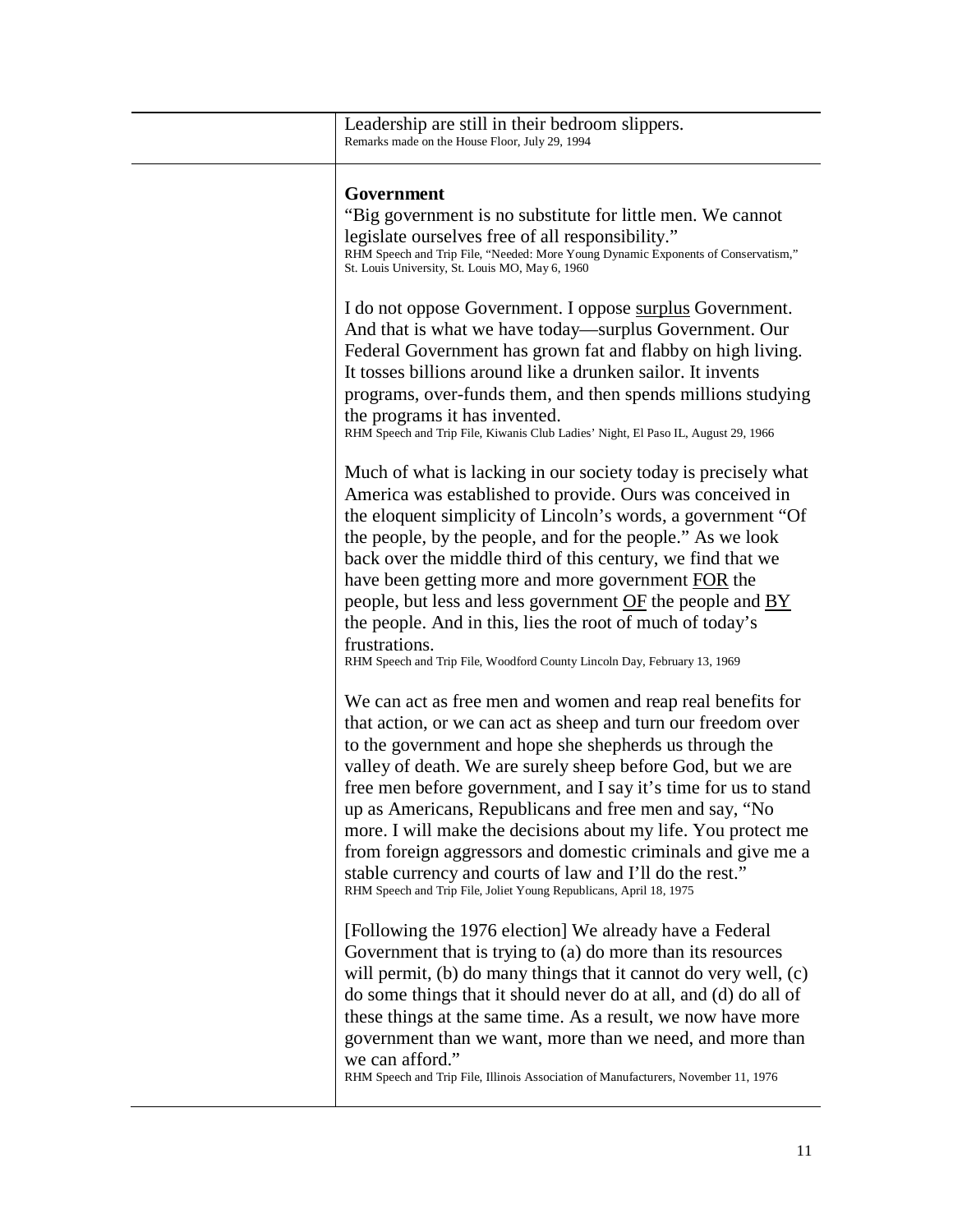| Government is like fire—it makes a good servant but a bad                                                                                                                                                                                                                                                                                                                                                                                                                                                                                                                                                                                                                                                                                                                                                                                                                                                                                                      |
|----------------------------------------------------------------------------------------------------------------------------------------------------------------------------------------------------------------------------------------------------------------------------------------------------------------------------------------------------------------------------------------------------------------------------------------------------------------------------------------------------------------------------------------------------------------------------------------------------------------------------------------------------------------------------------------------------------------------------------------------------------------------------------------------------------------------------------------------------------------------------------------------------------------------------------------------------------------|
| master.<br>RHM Speech and Trip File, President's Day, Peoria County Republican Central Committee,<br>February 16, 1987                                                                                                                                                                                                                                                                                                                                                                                                                                                                                                                                                                                                                                                                                                                                                                                                                                         |
| The challenge we face is to have a federal government<br>effective enough to meets its legitimate ends, but not too                                                                                                                                                                                                                                                                                                                                                                                                                                                                                                                                                                                                                                                                                                                                                                                                                                            |
| dominant to control.<br>RHM Speech and Trip File, Mike Oxley Lincoln Day Dinner, April 4, 1987                                                                                                                                                                                                                                                                                                                                                                                                                                                                                                                                                                                                                                                                                                                                                                                                                                                                 |
| In the best of all possible worlds, government programs<br>would be just like human beings—they'd be born, they'd<br>grow, sometimes they'd need to go on a diet, and, eventually,<br>they would lose their initial idealism and energy and die out in<br>the natural order of things. But, as we all know, once a federal<br>program becomes a reality, it is next to impossible to kill it<br>off. It gains too many supporters. Too many people get used<br>to it, and nobody wants to exercise his imagination in trying<br>to come up with a better way of doing things.<br>RHM Speech and Trip Files, "Voluntarism: The Bush Approach," Tazewell County Lincoln<br>Day Dinner, February 18, 1989                                                                                                                                                                                                                                                         |
| We Republicans believe in the wisdom of workers and<br>businesses to craft appropriate benefits according to<br>individual circumstances  asking clumsy big government<br>to handle this issue is like asking a gorilla to play the violin.<br>New York Times, October 1, 1992                                                                                                                                                                                                                                                                                                                                                                                                                                                                                                                                                                                                                                                                                 |
| It is said by some Republicans that "government is the<br>enemy." I disagree. The American people don't believe that<br>the government created by the Constitution is "the enemy."<br>They believe—and our party has believed from Lincoln to the<br>present day—that bad government, wasteful government,<br>intrusive, bureaucratic, interfering government is the real<br>enemy. We cannot allow ourselves to let the Democrats tell<br>Americans that they are the party that is willing to make<br>government work for the people and that Republicans don't<br>care about government. The idea of limited, effective,<br>responsive and responsible government is what the Founders<br>envisioned—and it is one of the great legacies in the history<br>of our freedom. We are the only party today with the vision<br>and the ability to give it back to them.<br>RHM Speech and Trip File, National Federation of Republican Women, September 26, 1993 |
| The Founders were conservative, and the Constitution they<br>gave us created a government that is rooted in conservative<br>beliefs about human nature and the absolute necessity to have<br>government that is at once limited and strong<br>Conservatives and Republicans of all stripes must understand                                                                                                                                                                                                                                                                                                                                                                                                                                                                                                                                                                                                                                                     |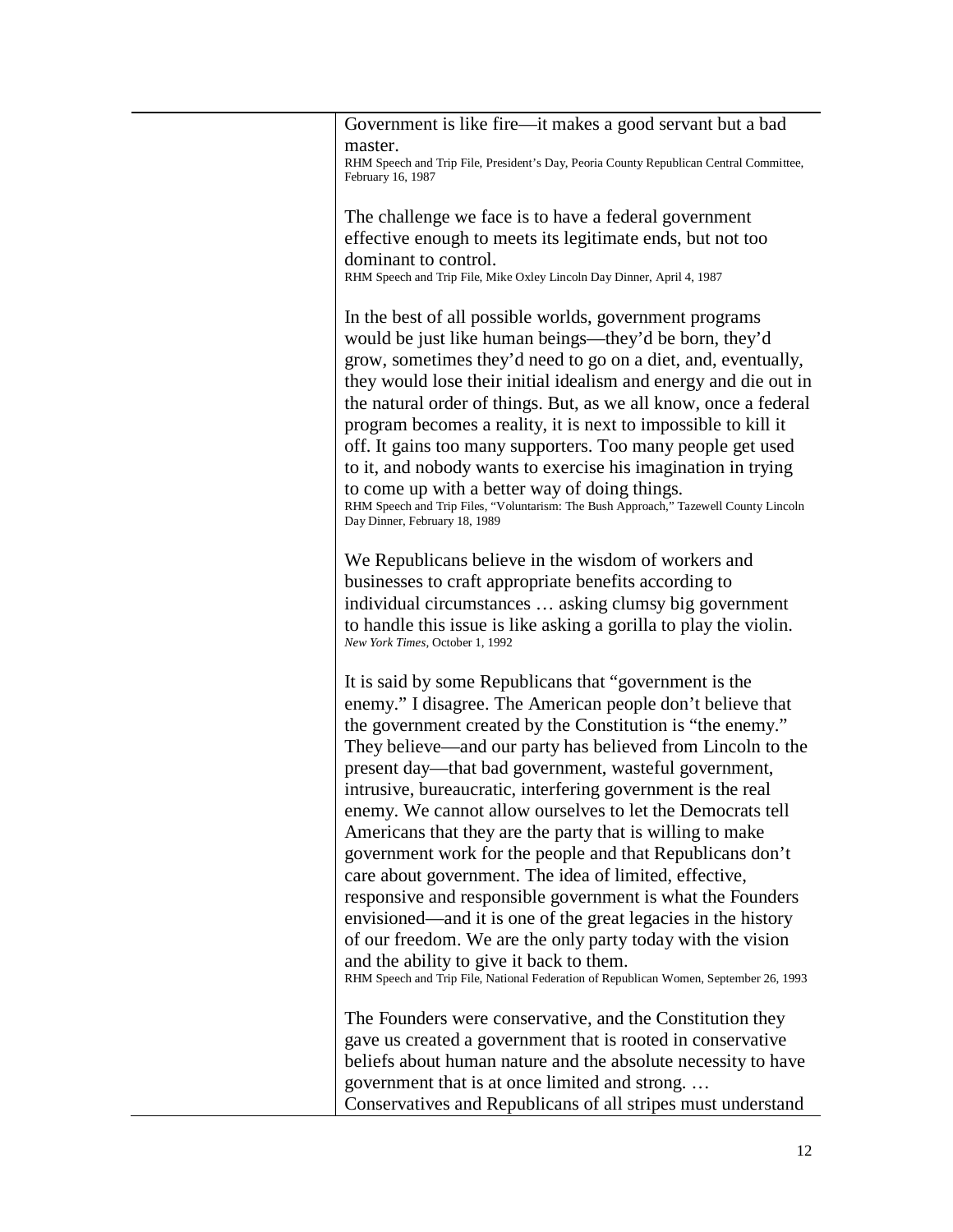government is not the enemy—wasteful government, intrusive government, irresponsible government, corrupt government is the enemy. The people of the United States are not happy with government when it does not work well. But make no mistake about it: Americans from the beginning have realized that the government system left to us by the Founders is the best in the world.

*The Washington Times*, October 19, 1993



#### <span id="page-12-0"></span>**House of Representatives**

The Democrat majority has been in power so long they look upon the institution like an old pair of slippers, a worn out robe or an old car. Even though the system is in dire need of mending and repair, and maybe should be scrapped altogether, they just can't bring themselves to do it. It's like the old golfer who resists throwing out that old putter with the crooked shaft.

RHM Speech and Trip File, "The State of the House," February 4, 1980

I guess we had some reservations about televising the House proceedings when it began. I think some of us worried that with all the hams in Congress there would be a lot of showboaters. But I have to confess that we have no more showboaters than we did in the beginning—about 435 members.

Congressional Correspondents Dinner, September 15, 1982

[Speaking about Speaker O'Neill's decision to bury aid to the Nicaraguan Contras in a supplemental appropriations bill sure to be vetoed by President Reagan] But I have to tell you that as a friend of Tip O'Neill, I am heartsick at what he is doing and he is wrong—dead wrong on this issue. I am appalled that an important foreign policy issue should be made hostage to parliamentary maneuvering of the most partisan political nature. The will of the House of Representatives is being thwarted by the Speaker's refusal to give us a free-standing, up-or-down vote on Contra aid. …Yes, the Democrats control the legislative machinery of the House. They have a right to run that machinery. But they have no right—absolutely no right—to run that machinery in a way that tramples on the rights of the minority party and denies us the opportunity to openly debate and vote on issues cleanly without muddying up the water so much [that] the American people cannot discern what is happening. RHM Speech and Trip File, American Medical Care and Review Association, April 14, 1986

I'd rather legislate through the inefficiencies of a democracy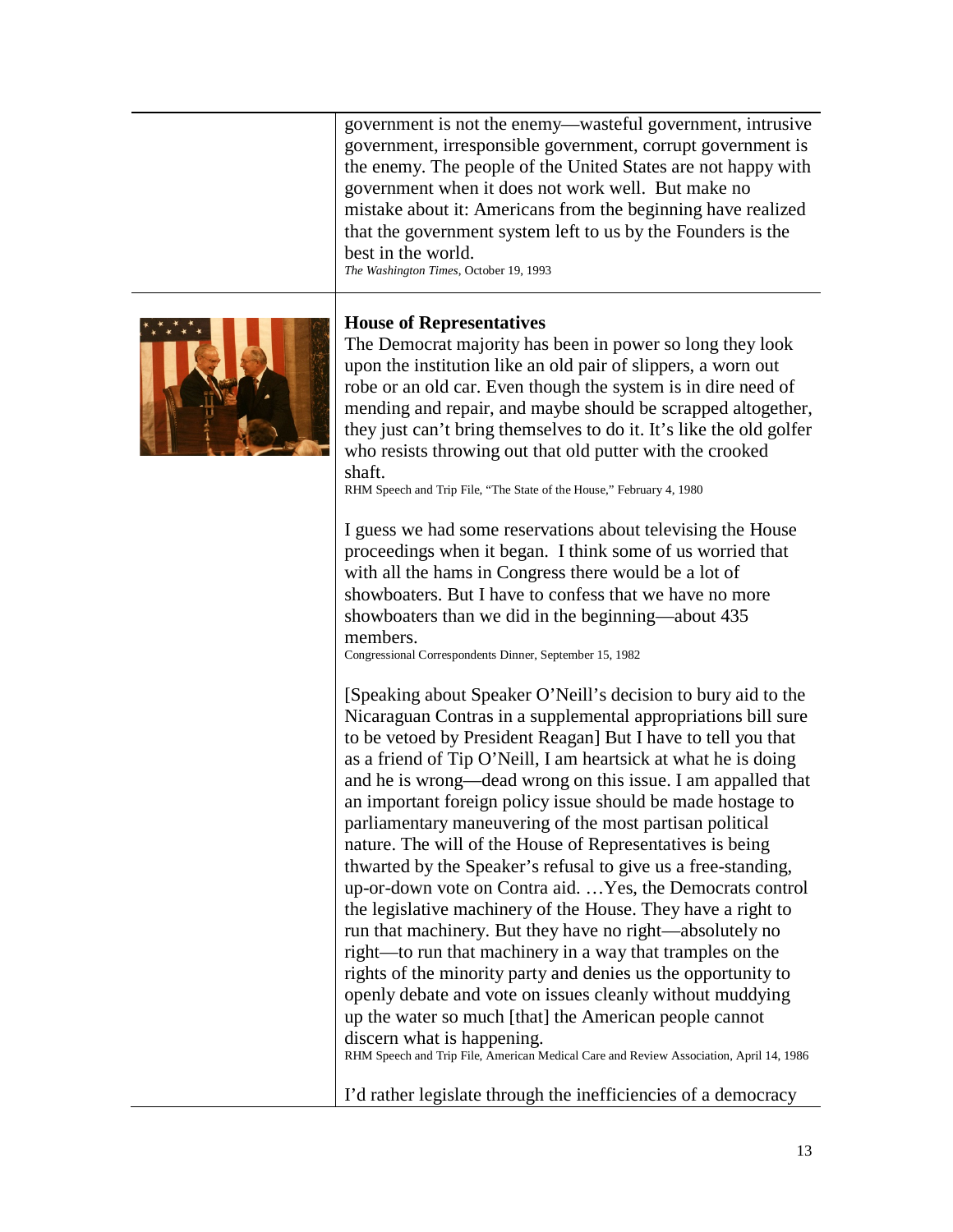than accept orders from a dictatorship. RHM Speech and Trip File, "In Praise of Compromise," American Bar Association Leadership Institute, March 19, 1987

We have dillied and dallied, and dawdled and doodled long enough.

RHM Speech and Trip File, Remarks made on the House Floor, July 29, 1987

Two hundred years ago, when the first Congress met, Fisher Ames, a Member from Massachusetts, wrote a friend that "The House is composed of sober, solid folks. There are few geniuses. There are many who have experienced the virtues of the heart and the habits of business." I believe much the same can be said for our House membership today. Perhaps we are not the shining geniuses some others in this town think they are, but our Members in the main continue to be solid and hard-working, and we still bring to this House, from our hometowns, the virtues of the heart. Remarks made on the House Floor, January 3, 1989

I've been in the House now for almost 33 years. And I've found there are three kinds of Congressmen. The first seeks victory without principles. These Congressmen don't care what side of the issue they support as long as they are on the winning side. Then there are those who invariably would sacrifice a victory to hold out for a principle. These are the ideologues of the left and right who proudly boast that they never compromise—but they seldom get anything done. And then there is the third kind of Congressman who combines adherence to principle with some political give and take to achieve a win.

RHM Speech and Trip File, "Leadership for the 90's," October 21, 1989

[From "Advice to New Members," *USA Today*, no date] 1. The folks back home sent you to the House to be a good legislator not a TV star or a political philosopher. Working hard to pass good bills, to defeat bad bills, and to amend bills that need improvement should take up most of your time and energy.

2. As quickly as you can, learn the parliamentary rules. In the House, process can determine substance.

3. Get to know your colleagues, on both sides of the aisle, because the human factor can play a major role in shaping legislation.

4. When you have something important to contribute to a debate, stand up and say it, forcefully, briefly, clearly, and factually. If not, sit and listen—you learn much more that way.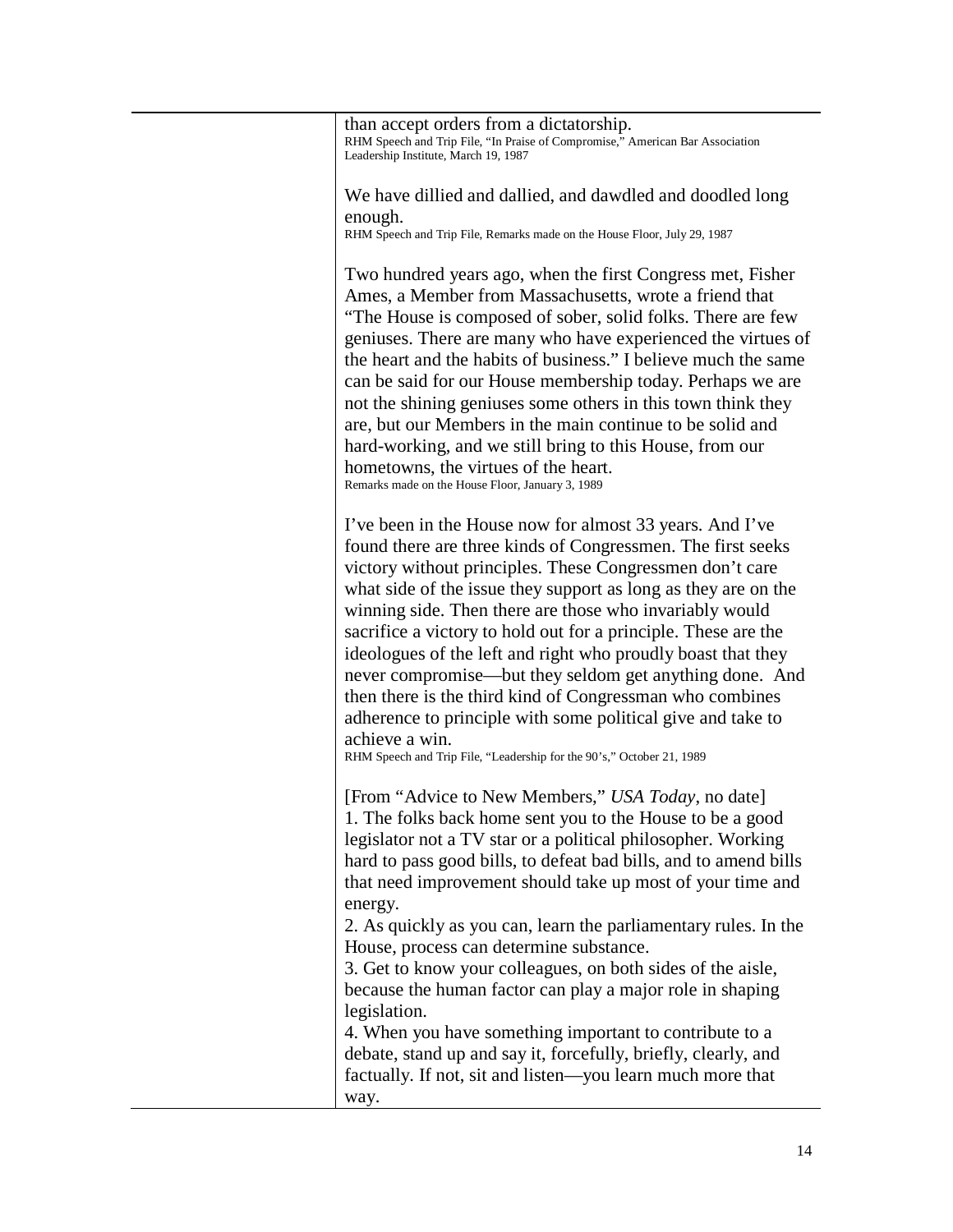| 5. Find time to play a role in the deliberations of your party<br>organization in the House. Intra-party debates can be as<br>important (and as fierce) as debates between parties.<br>6. Remember: all the folks in your district, even those who<br>didn't vote for you, expect you to legislate with intelligence,<br>debate with civility, and act with integrity. Don't let them<br>down.<br>7. When you are in doubt about the propriety of any action,<br>personal or public, ask yourself: would I want my family to<br>read about this in the pages of USA Today?<br>8. If, after a bit of experience, you find that being a<br>Congressman is a degrading, shameful thing (as so many<br>seem to be saying these days), they get out of politics as soon<br>as you can. But if you believe it to be a great honor (which I<br>have believed for 38 years), then stop all this campaign-<br>rhetoric against "the system" and do something positive to<br>improve it. |
|--------------------------------------------------------------------------------------------------------------------------------------------------------------------------------------------------------------------------------------------------------------------------------------------------------------------------------------------------------------------------------------------------------------------------------------------------------------------------------------------------------------------------------------------------------------------------------------------------------------------------------------------------------------------------------------------------------------------------------------------------------------------------------------------------------------------------------------------------------------------------------------------------------------------------------------------------------------------------------|
| RHM Speech and Trip File, National Press Club [not given], 1994                                                                                                                                                                                                                                                                                                                                                                                                                                                                                                                                                                                                                                                                                                                                                                                                                                                                                                                |
|                                                                                                                                                                                                                                                                                                                                                                                                                                                                                                                                                                                                                                                                                                                                                                                                                                                                                                                                                                                |

## <span id="page-14-0"></span>**Ideas**

The least interesting face in a sea of faces is the face that has none of the lines of travail and triumph, failure and fortitude. I know enough about war from having experienced its steel and its fire to know that I do not want it. But on the other hand, I do not want to have it said that I lived my life like a potato in a vegetable patch with other potatoes knowing from day to day the end [as] the beginning, and waiting only to be peeled, boiled and digested. That, you know, is the Communist design.

RHM Speech and Trip File, "Needed: More Young Dynamic Exponents of Conservatism," St. Louis University, St. Louis MO, May 6, 1960

Actually it is the philosophy of conservatism not to see every hair-brained panacea as the solution to the world's ills, but to see the problem as the great savants have seen it. We have to weigh in the balance the zeal of the crusader who has devoted his whole life to a special cause. He sees only the cause he himself is interested in; he has no other gods. I insist will all conservatives—and I hope a few true liberals—that the social problem must be evaluated as a whole. That is what I mean by keeping all the facets of our country's problems in focus. That is what I mean by conservatism.

RHM Speech and Trip File, "Needed: More Young Dynamic Exponents of Conservatism," St. Louis University, St. Louis MO, May 6, 1960

The Soviet Union has had to depend on our technology, our credits, and our wheat for over 60 years because the Soviet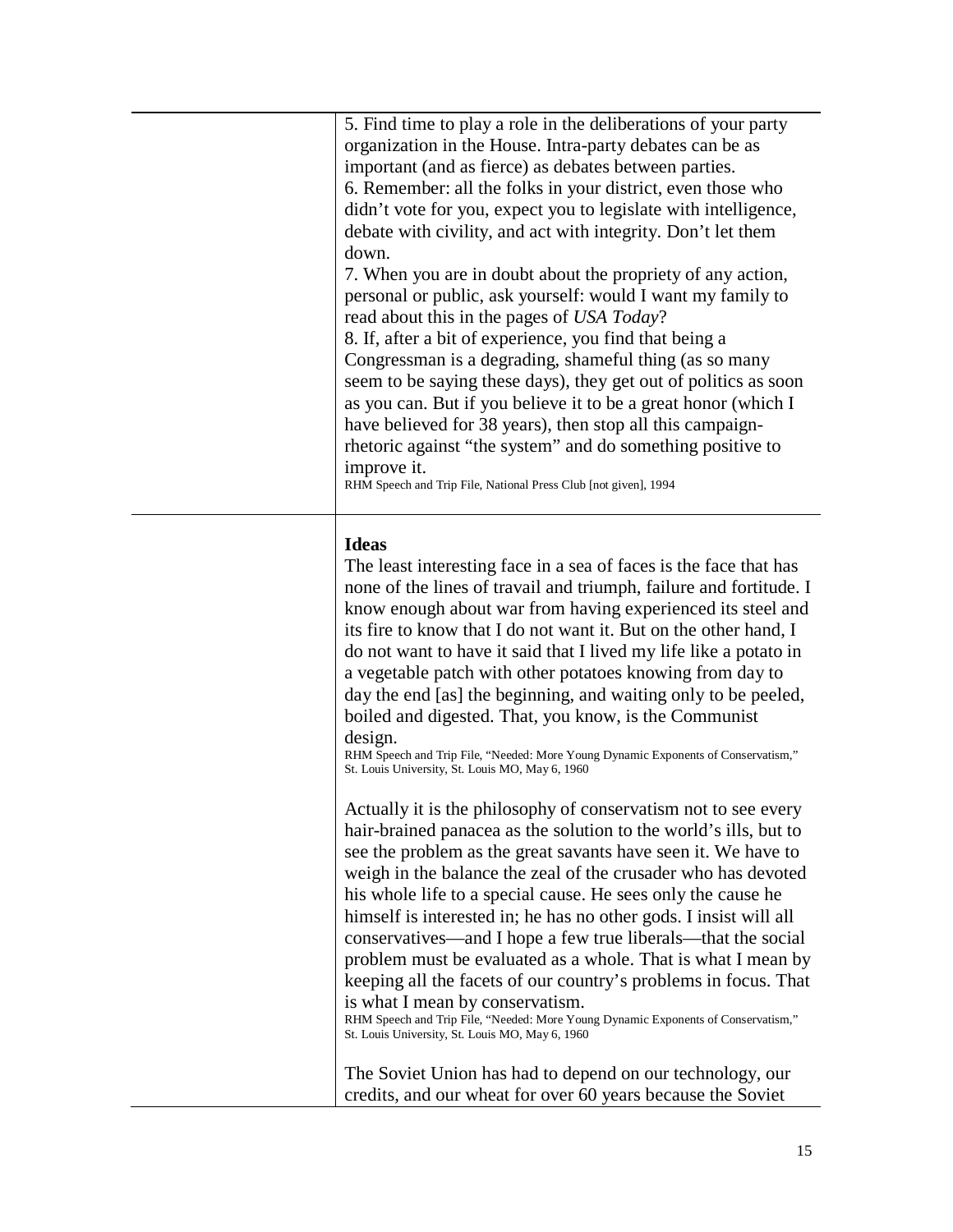| values do not inspire individuals to risk and be innovative.<br>Our ideas and our ideals, not just our material abundance, are                                                                                                                                                                                                                                                                                                                                                                                                                                                                                                                                                                                                                                                                                                                                                                                                                                                                        |
|-------------------------------------------------------------------------------------------------------------------------------------------------------------------------------------------------------------------------------------------------------------------------------------------------------------------------------------------------------------------------------------------------------------------------------------------------------------------------------------------------------------------------------------------------------------------------------------------------------------------------------------------------------------------------------------------------------------------------------------------------------------------------------------------------------------------------------------------------------------------------------------------------------------------------------------------------------------------------------------------------------|
| proof of our system's superiority.<br>Remarks made on the House Floor, June 20, 1979                                                                                                                                                                                                                                                                                                                                                                                                                                                                                                                                                                                                                                                                                                                                                                                                                                                                                                                  |
| Anywhere that totalitarianism flourishes, the holocaust—in<br>various forms—is a possibility.  Anyone who believes in<br>God and in freedom cannot tolerate totalitarianism of any<br>kind.<br>RHM Speech and Trip File, Agudas Achim, Jewish Congregation, April 10, 1983                                                                                                                                                                                                                                                                                                                                                                                                                                                                                                                                                                                                                                                                                                                            |
| The ancient virtues which [Theodore] Roosevelt found at the<br>heart of Americanism—courage, honor, justice, truth,<br>sincerity, and hardihood have been and should continue to be<br>the generating forces of our freedom and national security.<br>RHM Speech and Trip Files, Peoria Memorial Association, May 27, 1985                                                                                                                                                                                                                                                                                                                                                                                                                                                                                                                                                                                                                                                                            |
| In practical politics—the kind the Founders engaged in—the<br>words "principle" and "compromise" are not opposites. A<br>principle is an <i>idea</i> . A compromise is an <i>action</i> . You can<br>compromise politically-as the Founders did, as any great<br>American political leader has to—and still fight for principle.<br>In fact sometimes the only way you can fight for principle in a<br>democracy is to compromise. There should never be<br>compromise of principle. But in a democracy there must be<br>compromise <u>for</u> principle. So despite what ideologues of the<br>right or left say—and I have my critics on both sides—<br>American democracy isn't a fight between principle and<br>compromise. It never was. It never will be. It is a fight to see<br>what kind of compromises you have to make in order to<br>advance principles you hold.<br>RHM Speech and Trip File, "In Praise of Compromise," American Bar Association<br>Leadership Institute, March 19, 1987 |
| I'd rather legislate through the inefficiencies of a democracy<br>that accept orders in the efficiency of a dictatorship.<br>RHM Speech and Trip File, "In Praise of Compromise," American Bar Association<br>Leadership Institute, March 19, 1987                                                                                                                                                                                                                                                                                                                                                                                                                                                                                                                                                                                                                                                                                                                                                    |
| I realize I have the reputation of a nuts-and-bolts kind of guy<br>not given to introspection. When it comes to legislation, I<br>have been known to prefer the ugliest victory over the most<br>beautiful theory. But as Leader of our House Republicans, I<br>recognize the fundamental importance of ideas in the political<br>and legislative process. Not just "politically correct" ideas that<br>conform to the current wisdom but controversial ideas,<br>unfashionable ideas, the kind of ideas that transformed our<br>party and this country in the late 1970s and 1980s. Ideas are to<br>political warfare what high-tech is to military warfare-fall                                                                                                                                                                                                                                                                                                                                     |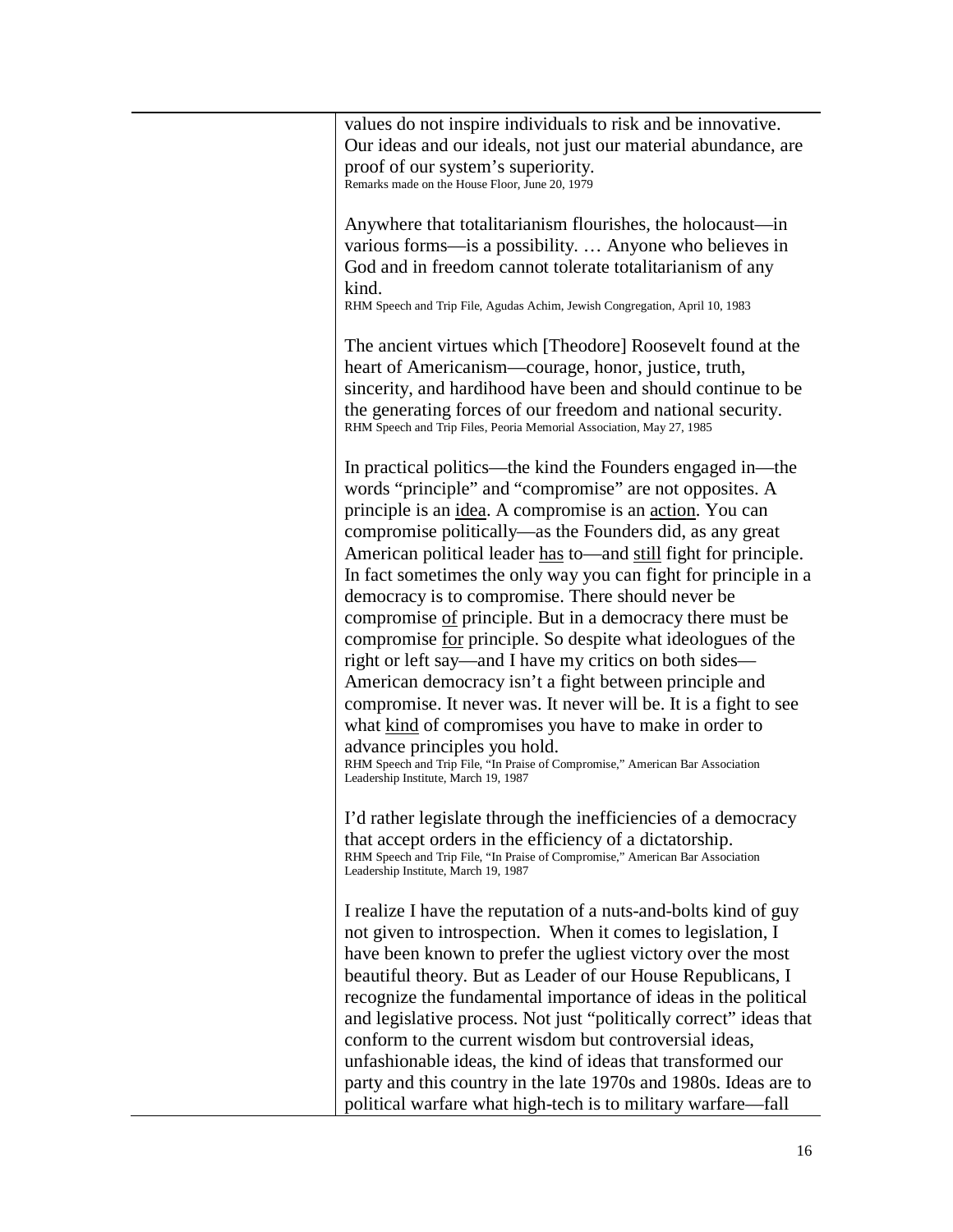behind in either area and you eventually lose. RHM Speech and Trip File, GOP Princeton Retreat, March 14, 1991

We cannot afford to go through that old American three-step dance of national defense. It goes like this: In time of danger, unity. In time of victory, euphoria. And in time of peace, amnesia! We just forgot what the world is like and we think that peace is just given to you. It's not just given. It has to be won, by sacrifice, by vigilance, by courage. Each generation has to be prepared to do the job. RHM Speech and Trip File, Memorial Day, March 25, 1992



### <span id="page-16-0"></span>**Ideologues**

Ideological rigidity in a democracy is the political equivalent of the kiss of death. Demands for ideological purity in a democracy—especially among those who call themselves conservatives—is lunacy. …The ideological thought police of the right or left tell the rest of us that defeat is better than victory so long as no compromise was involved. They love a loss better than a bit of progress. They see a slight deviation from some ideological abstraction as the first step on the road to political perdition. That's nonsense. RHM Speech and Trip File, "In Praise of Compromise," American Bar Association Leadership Institute, March 19, 1987

It's one thing to be an ideological purist but that never gets any real significant adherents to the cause. That relegates you, in my judgment, to permanent minority status. *Roll Call*, March 23, 1987

Ideological activists believe they know the truth and they don't want to negotiate or compromise or even talk about compromise. But in the House, the ability to strike a wise compromise is an essential part of leadership. Ideological activists don't understand that in the House, as on the battlefield, maneuver can often lead to eventual success where a frontal assault might fail.

RHM Speech and Trip File, Dirksen Congressional Center, September 1, 1989

Contrary to what some folks think, there is nothing wrong in government when there are strong disagreements about what is achievable, what is good, and what is acceptable in legislation. The very process of democracy exists because free citizens do have disagreements. Democracy doesn't always give easy answers—or quick ones. But it provides the forum in which everyone can have his or her say. The big problems begin when those normal disagreements cease to be differences and become dogmas, articles of political faith.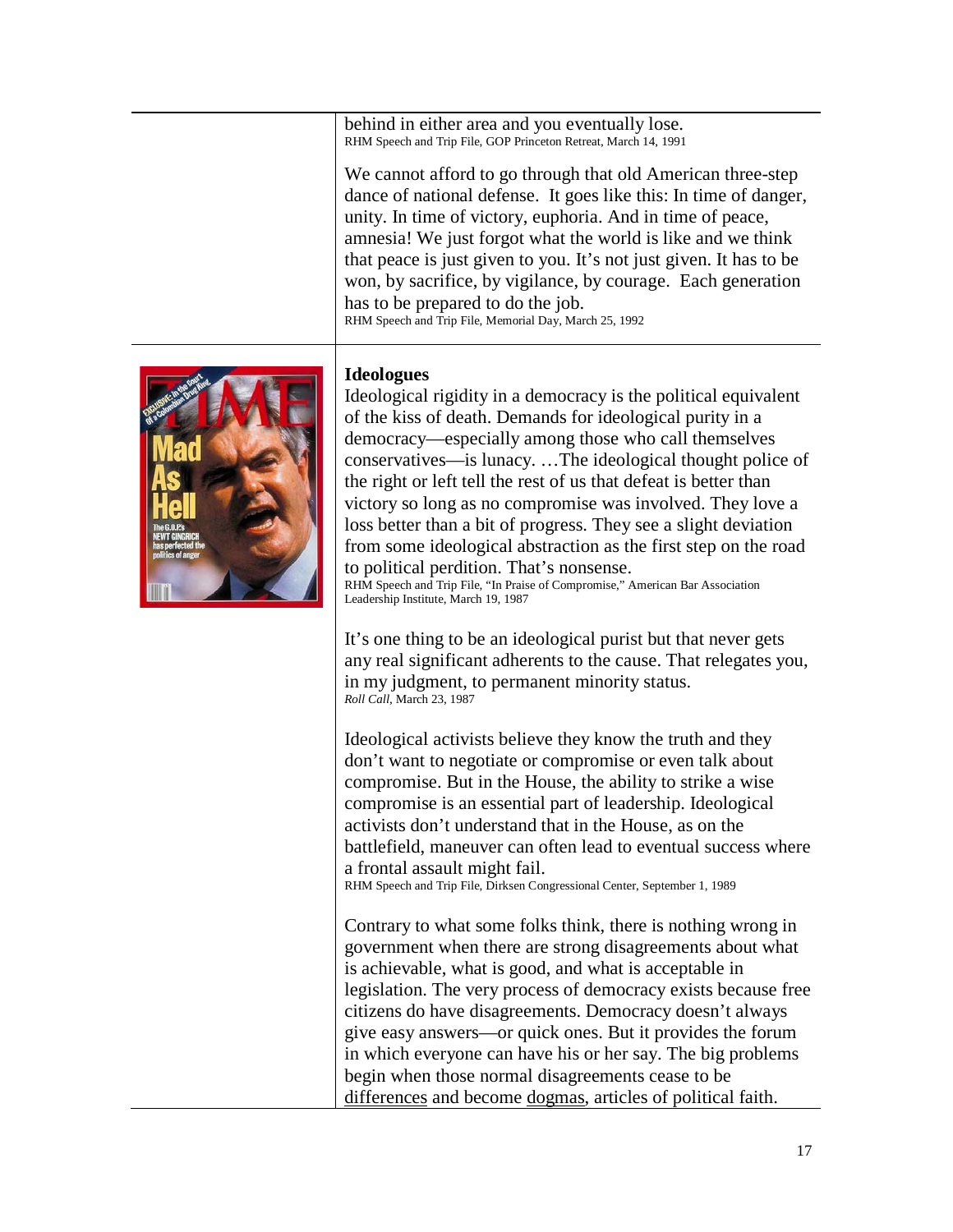Then neither side can afford to budge from certain positions. And you get what we now call "gridlock" in government. RHM Speech and Trip File, Chautauqua Nature Trail Dedication, October 17, 1992



#### <span id="page-17-0"></span>**Leadership**

We have our differences in the Party, among our own members and with the White House, but when you're elected to a leadership position you've got to put it all together for a party stance or position. … It requires swallowing hard sometimes—turning the other cheek more than you'd like eating a good deal of crow—and biting the distasteful bullet. RHM Speech and Trip File, Nomination of Les Arends for Republican Whip, January 3, 1973

When you are the Leader, you have to be able to take the heat. There are too many nervous Nellies around. *Chicago Tribune*, August 16, 1982

It so happens that my style of leadership, by personal preference, is the opposite of Mr. Sam and Joe Martin. They favored an autocratic, close-to-the-vest style. I favor a more collegial approach. My door is always open—and so, I trust is my mind. We have a super leadership team that, yes, at times, has its differences of opinion, but we do work well together. That's the way I like it. But more to the point, that is the way leadership must operate in today's House. The day of the congressional autocrat is over. Tip O'Neill doesn't understand this—and that is his tragedy as a leader. This is not to say I favor what is called "leadership by consensus." Consensus isn't the same as leadership in my view. Leadership to me means being willing to take the point and take the heat. It means listening to learn. It means talking to persuade. Most of all it means making tough decisions and sticking to them. I'd rather be wrong through action than through passivity. RHM Speech and Trip File, National Republican Congressional Committee's Freshman Leadership Dinner, Washington DC, November 29, 1984

[After describing the divisions among Republicans in the House] Amidst this chaos the Republican Leadership must guide and cajole; flatter and reprimand; beg, borrow and deal in order to come up with a Republican agenda that is both principled and workable. … As Republican Leader of the House I know from daily experience that there are different Republican traditions, each of them contributing to the inner dialogue of our party. I like it that way. I'd rather have the messiness that comes from diversity than the rigidity that has marked the Democrats in recent years. … We House Republicans have to be pragmatic or else we can't get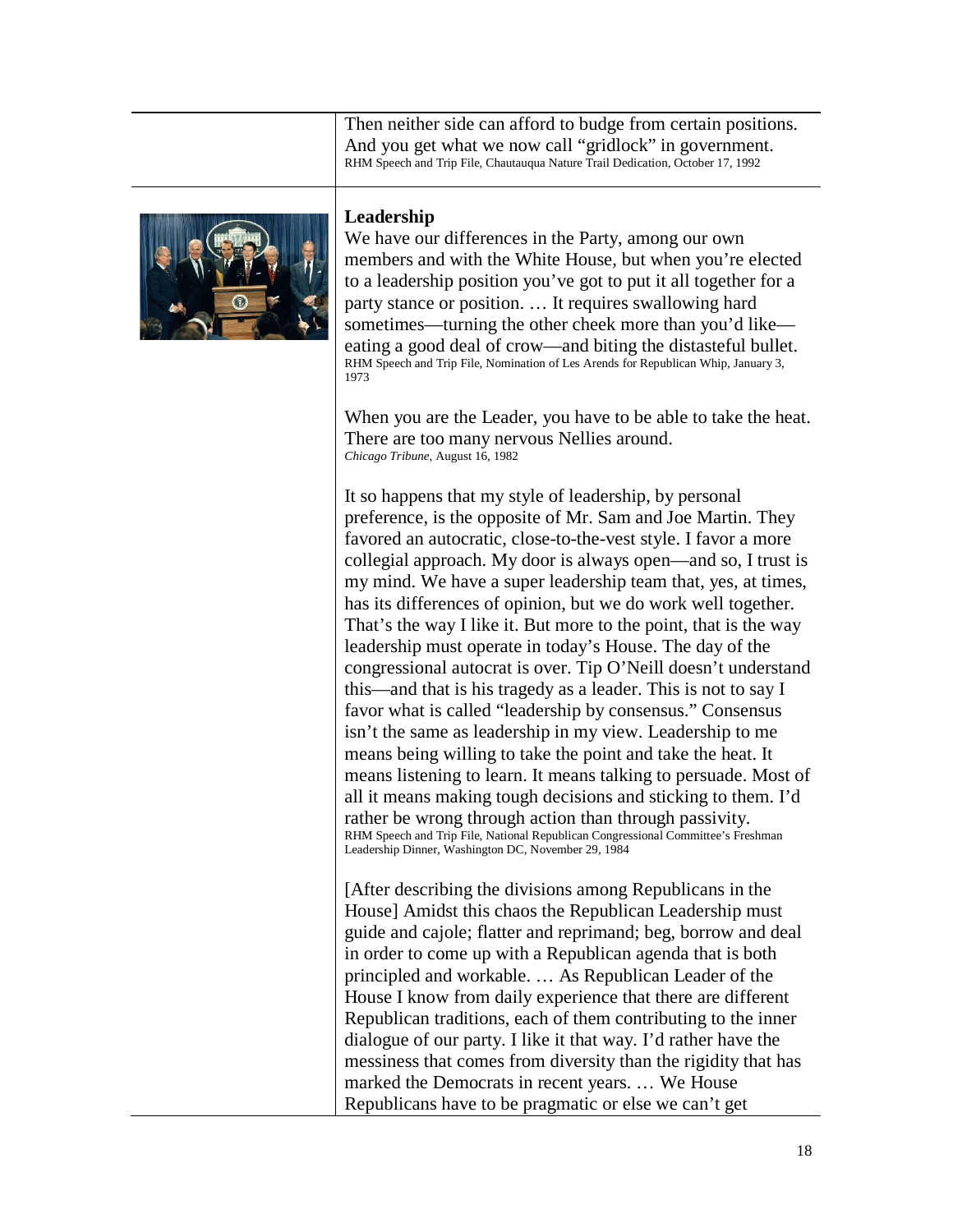anything passed. We just don't have the numbers. We have to reach over to the other side and make our policies attractive enough to capture Democratic votes. … But we must also stick to our principles because unless we do, getting something passed isn't going to benefit us or the country. … That constant interplay between principles and pragmatism is the front line for any House leader. That's where I find myself every day. And that is just where I want to be. It is in the dayto-day decision-making that the Republican agenda in the House is created. Hanging in there for principle—yes. But also knowing when and what to give in order to get. … In dealing with such a diverse group of individuals, I try, as leader, to use that old formula for success: On things we agree upon—unity. On things we disagree upon—freedom. But on all things—mutual respect and tolerance. RHM Speech and Trip File, Ripon Society, July 30, 1985 And what is a political leader? I have my own definition. To me: A leader is someone who can identify problems before they get too big and solve them before they get too bad. A leader is someone who learns by listening and teaches by example. A leader is someone who knows that political failure can sometimes be the beginning, not the end, of political wisdom—and that political success is not a goal, but on opportunity for service. RHM Speech and Trip File, EXPO Peoria, November 8, 1985 I've come to learn that it [leadership] doesn't mean two hoots in hell to most of the folks back home, if it tends to distract you in any way from your primary concern for them. *Journal Star*, January 11, 1987 You make a decision one day and then you forget about it. The next day the sun comes up, it's a bright day, and you go on. *Journal Star*, March 23, 1989 If you go too far out ahead of your troops without looking back, they'll eventually pull you back. *Journal Star*, March 23, 1989 Ideological activists don't understand that in the House, as on the battlefield, maneuver can often lead to eventual success where a frontal assault might fail. In the House, as on the

battlefield, troops will follow a leader into danger if they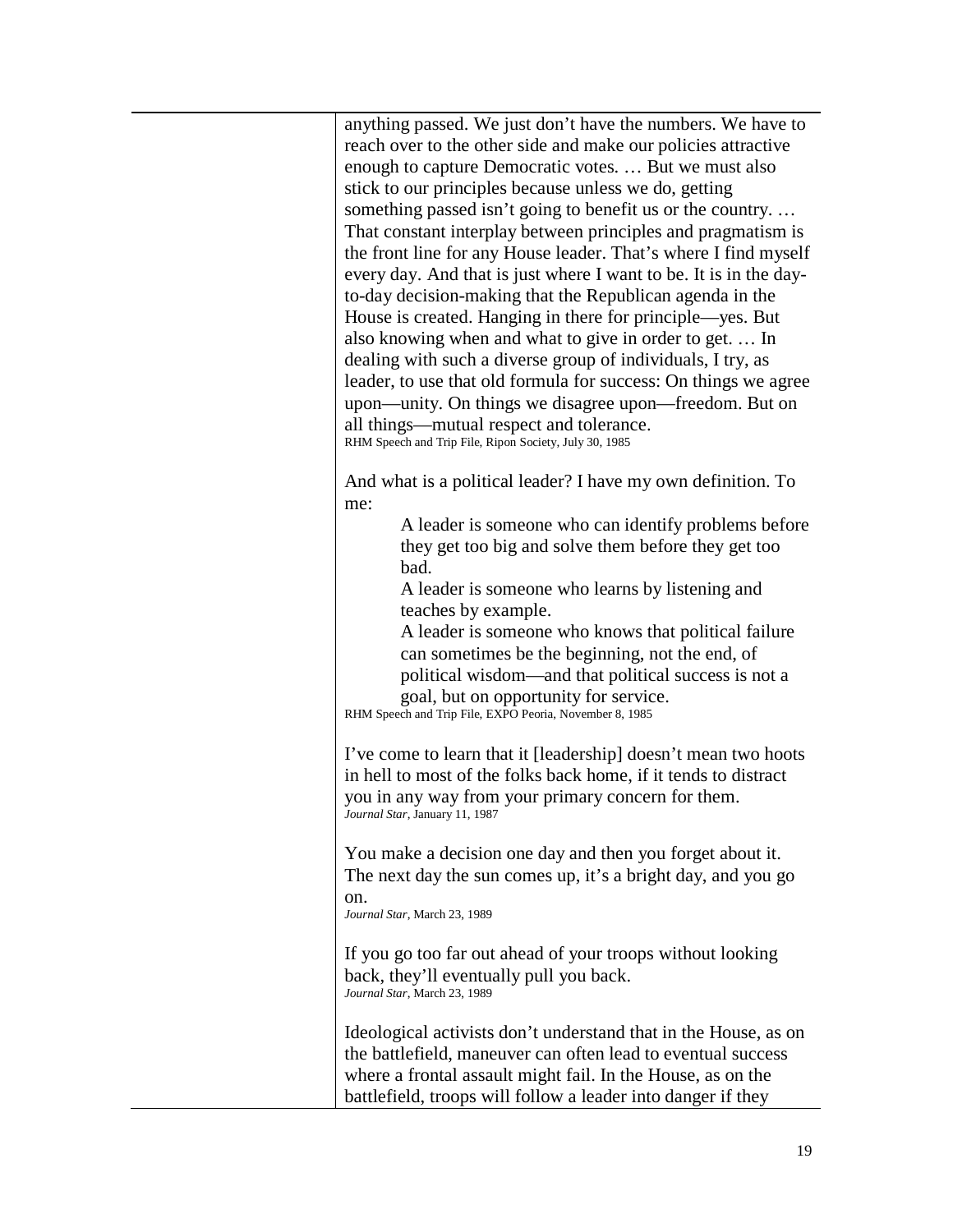<span id="page-19-0"></span>

| believe he is picking his fights shrewdly. But they will<br>immediately withdraw their trust if they think for the sake of<br>abstract theories you are sending them again and again into<br>unwinnable battles.<br>RHM Speech and Trip File, Dirksen Congressional Center, September 1, 1989                                                                                                                                                                                               |
|---------------------------------------------------------------------------------------------------------------------------------------------------------------------------------------------------------------------------------------------------------------------------------------------------------------------------------------------------------------------------------------------------------------------------------------------------------------------------------------------|
| Someone once said that leadership depends on three<br>qualities—circumstance, character, and ability. Circumstance<br>means you have to be in the right place at the right time if you<br>want to lead. Character means you have to have the values<br>and courage to do the right thing under great pressure. Ability<br>means you have to get tough jobs done with skill and<br>effectiveness.<br>RHM Speech and Trip File, "Leadership for the 90s," October 21, 1989                    |
| It is said that great leadership depends on three qualities:<br>First, the right circumstances—you have to be at the<br>right place at the right time.<br>Second, temperament-you have to have the character<br>and the fighting spirit to show the way and lead the<br>way<br>Third, ability—you get the tough jobs done with<br>consistency and effectiveness and a minimum of fuss.<br>RHM Speech and Trip File, Organization of Asian Americans, July 12, 1992                          |
| Leadership of either party is a constant exercise in trying to<br>achieve some kind of balance between the ideals of the party<br>and the complicated realities of political life. Go too far away<br>from your ideals and you lose your dedication; go too far<br>away from reality and you become a debating society.<br>RHM Speech and Trip File, Tobacco Institute, January 14, 1993                                                                                                    |
| The job of political leadership is not to moan about what<br>might have been but to work for what ought to be. The great<br>task of political leadership is not to get caught up in factions<br>and divisions but to transcend them and move forward.<br>RHM Speech and Trip File, RNC Gala Leadership Breakfast, February 3, 1994                                                                                                                                                          |
| Lobbying<br>[Regarding the two rules for advocacy] Be informed. And be<br>informative. By being informed, I mean not only knowing<br>your side of the issue, your gripes, your fears, your<br>concerns—and those of your customers. You also have to<br>know the other side of the argument. Being informed means<br>setting up a distant warning on environmental problems<br>before they become subjects of proposed legislation.<br>Remember: A law is a political issue that once was a |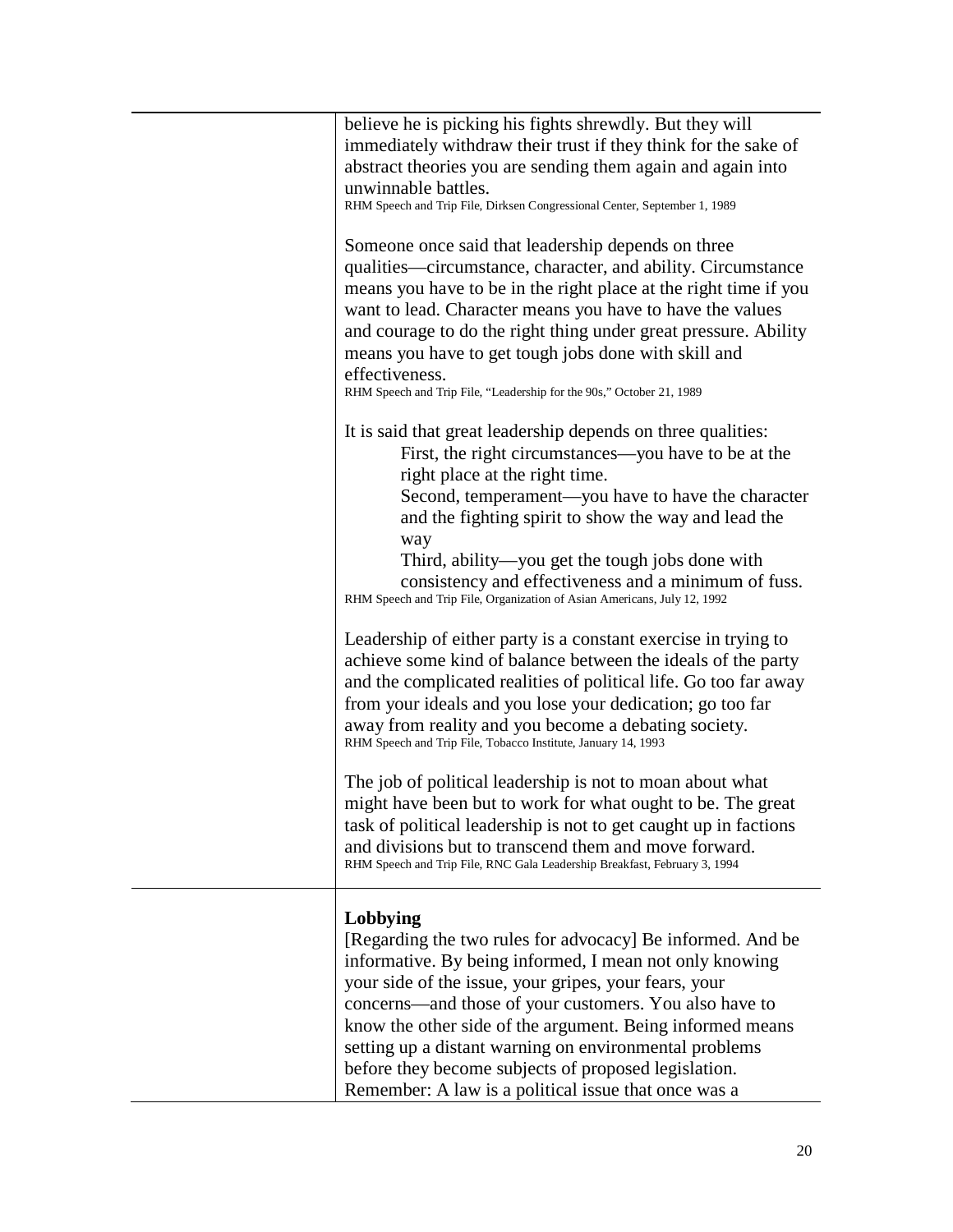manageable problem. Deal with the problem early enough and it won't become an issue, and therefore will never result in a law.

RHM Speech and Trip Files, Ford Motor Company Dealers, May 23, 1989







## <span id="page-20-0"></span>**Michel on Michel**

*Roll Call*, in an article about "the Hippest Members of Congress" … said: "Bob Michel is so square, he's almost hip." Shucks, to tell the truth, I'm so square I don't even know what "hip" means! RHM Speech and Trip File, Bryce Harlow Award to Howard Baker, September 26, 1991

I am a practicing politician and proud of it. I have faith in the free enterprise system, a belief in our form of government and a conviction, based on experience, that the American people can work themselves out of most problems, given half a chance.

RHM Speech and Trip File, Distilled Spirits Council, January 11, 1983

Most of my Congressional career was spent as a member of the Appropriations Committee. That is where the House determines how much will be spent on various projects and programs. So it is only natural for me to think of the cost of a given proposal. Whether it is an education bill, or a health bill or a highway bill, or a poverty bill, the first question that occurs to me is: How much is it going to cost? But the longer I have been in Congress, the more it occurs to me that the most precious thing[s[ we have in this nation—freedom, opportunity, security—depend on something far more important than tax dollars. They depend on our spirit, our willingness to work, our fortitude in the face of tragedy and hardship.

RHM Speech and Trip File, Illinois College Commencement, May 26, 1985

I can't afford to be an impractical dreamer with no possibility of success; I do what is doable. *Journal Star*, January 11, 1987

I'm not an ideologue of the left who sees the big government as the be-all and end-all of virtue. And I'm not an ideologue of the right who sees government as the be-all and end-all of evil. I'm just a plain old-fashioned Peoria boy who has been in government for well over thirty years. I know from that experience that certain levels of government, closest to the people, are the first and most important source we should turn to in solving problems. … That's not ideology. That's American common sense.

RHM Speech and Trip File, National Conference of State Legislators, January 28, 1988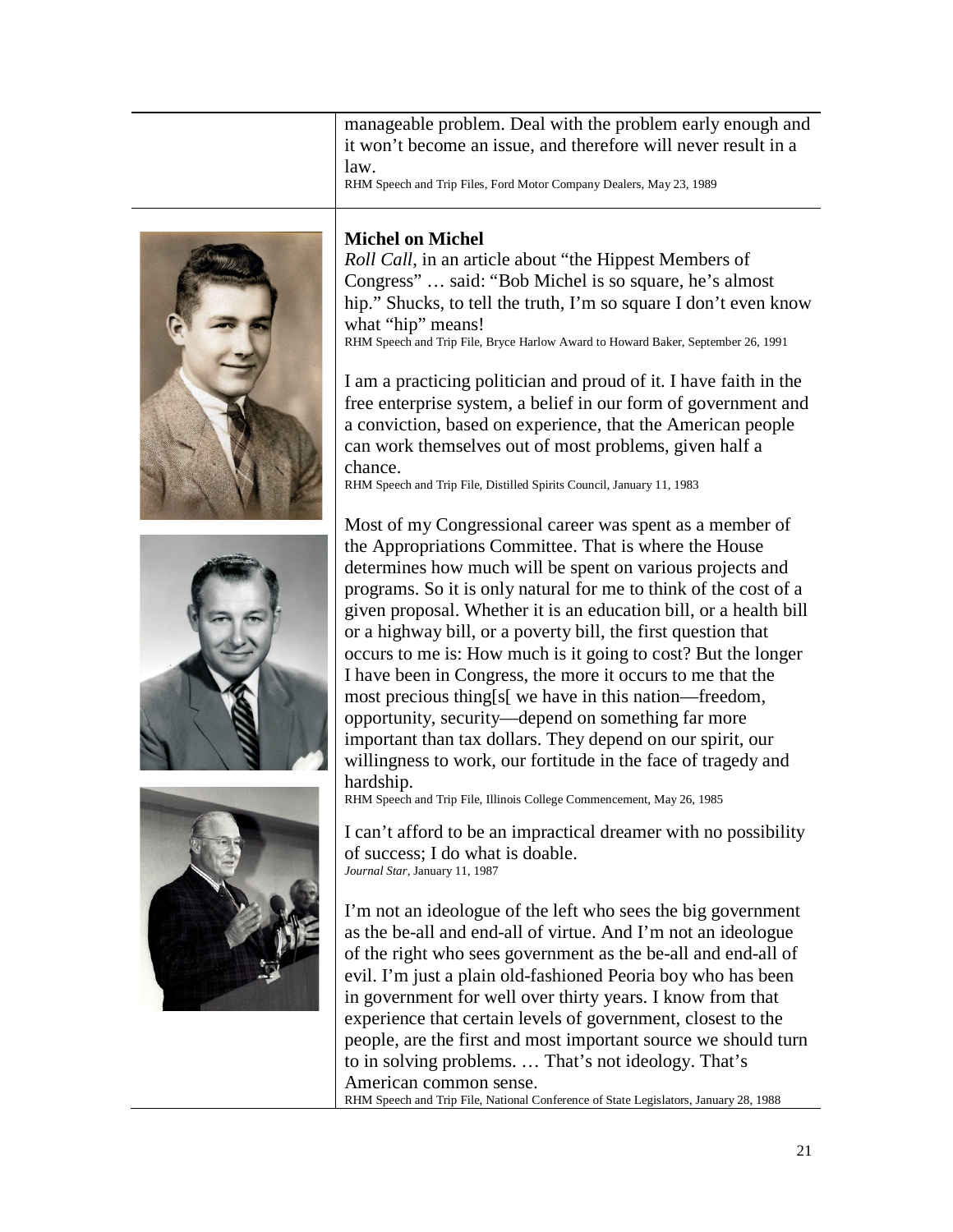[Following a contested race for House Republican Whip won by Newt Gingrich over Michel's candidate] One characterization, however, I want to rid myself of is the old horse, the old guard, or even the old bull, the elder statesman or the soon-to-be-retired Leader. There is nothing old about our Conference or anyone in it. We are all young Republicans, some with slightly more seasoning than others. But we all think young. We all have young ideas. And we all have some of the rebellious turk in us, maybe some more than others. Let us emphasize the positive from now on. Let us close ranks and go on from here together.

RHM Speech and Trip Files, "A Call for Action; A Demand for Change," House Republican Conference, March 22, 1989

[Responding to a tribute on the theme of "what is really important in Washington"] It isn't what the media says about us. With them, one day you're a peacock and the next you're a feather duster. It isn't what history is going to say about us. History will take care of itself and there's not much any of us can do about it. It's not about power. Power in a democracy comes and goes with elections. What is important is getting the job done and doing it the best we know how. Taking a craftsman's pride in our work and setting a high standard of performance for it. That's what I've always tried to do. I guess you might call it the workingman's ethic. Something I inherited from my Mom and Dad.

RHM Speech and Trip File, Presidential Tribute to Michel, December 5, 1989

[For Michel's top-ten list "of the most interesting political events of my time in Washington," see RHM Speech and Trip File, National Press Club, 1994 (not delivered)]

[Michel's decision in January 1991 to lead bipartisan coalition to authorize President Bush to use force in the Persian Gulf] was a gut-wrenching experience, the single toughest decision I have ever had to make as a congressman

RHM Speech and Trip File, VFW Dinner Honoring Michel, March 1, 1994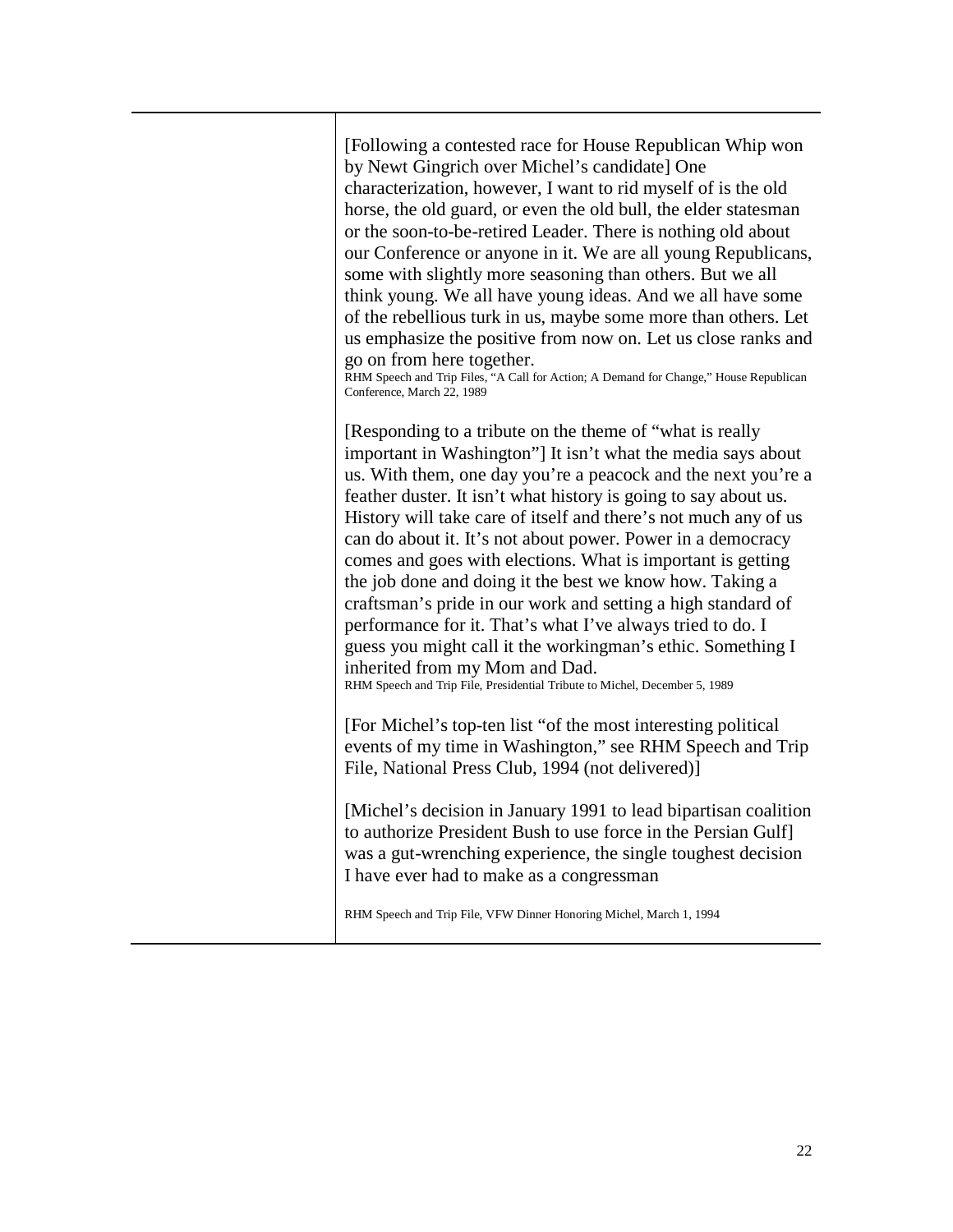

## <span id="page-22-0"></span>**Minority Status**

Congress [is] made up of 535 egotistical, strong-willed men and women. All want to carve their own niche as sponsors and prime movers of every kind of program imaginable. For those of us in the minority who feel it has gotten out of control find ourselves sometimes very reluctantly in a mere "blocking" role to hold the line—particularly on these grandiose spending schemes.

RHM Speech and Trip File, Peoria Rotary, January 12, 1973

When you are in the minority, you learn there are three things you have to do: You have to stick to your principles. You do have to compromise. And you have to keep fighting. The temptation to abandon any of these is great. If you've been in the minority long enough you can get to the point where you start judging issues not from the point of view of your principles but from the point of view of getting something done. This can lead to a gradual abandonment of principle and you wake up some fine day and find you aren't standing for anything anymore. You've become a cog in the great Congressional machine. But there is another, opposite, temptation. And that is to never, ever compromise, to generally accept defeat because it shows that you are not selling out. I find such a view nonsense. When you compromise in Congress, you don't compromise principle you compromise for the sake of principle. RHM Speech and Trip File, "Effective Leadership when in the Minority," Eureka College's Ronald Reagan Scholars, May 12, 1987

Minority leadership isn't a science. It isn't an art. It's more like being a tight-rope walker in the circus—without a net. You have to keep making these little adjustments, from one side to another, but not too much, because you'll fall. And you have to keep moving forward very carefully, not looking back at what might have happened.

RHM Speech and Trip File, "Effective Leadership when in the Minority," Eureka College's Ronald Reagan Scholars, May 12, 1987

Those who have been kings of the hill for so long may forget that majority status is not a divine right—and minority status is not a permanent condition. Remarks made on the House Floor, June 7, 1989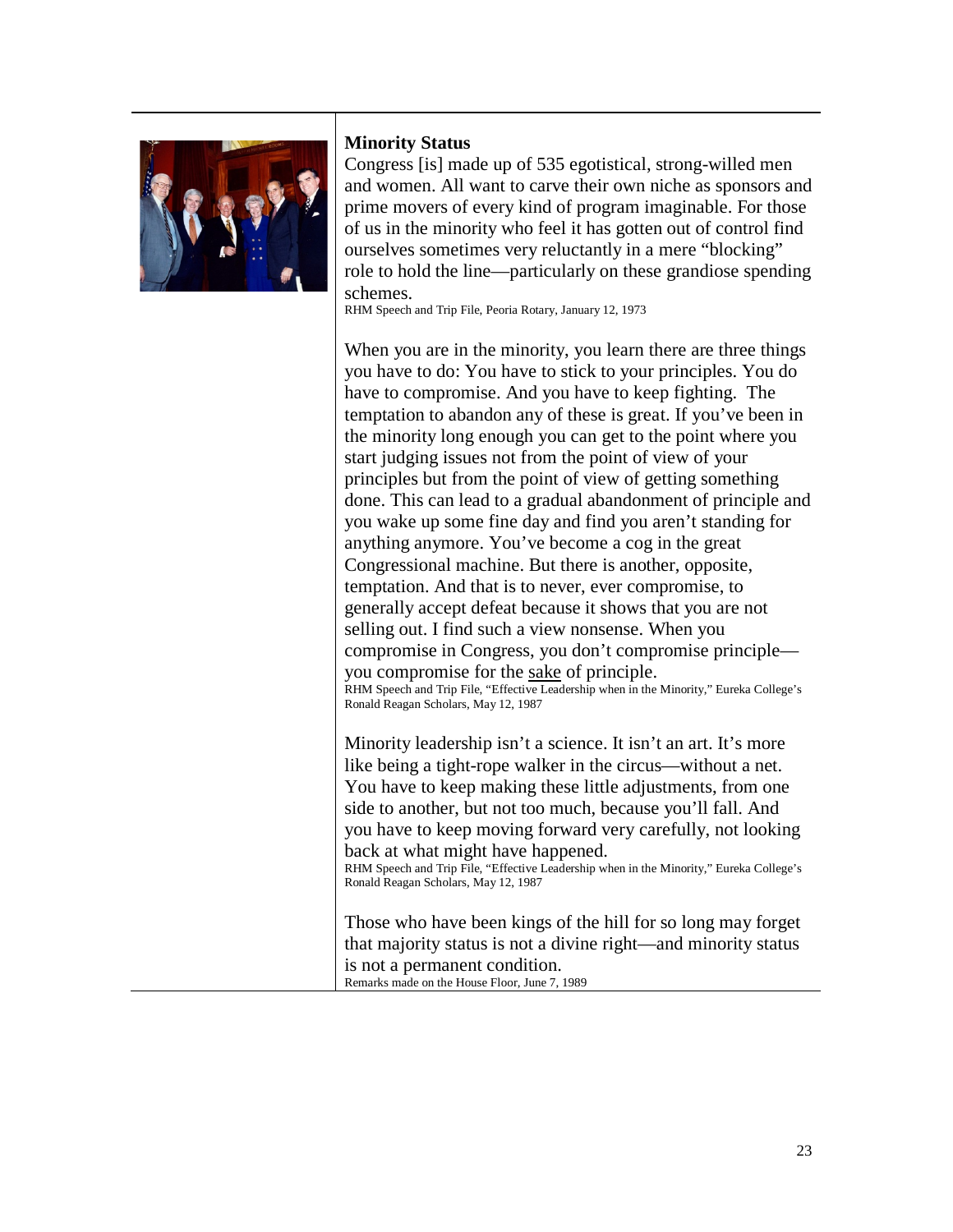

## <span id="page-23-0"></span>**Politics**

Now the lines are more clearly drawn and my good opponent and I find ourselves squared off against one another, not in personal animosity toward one another, but as advocates of our contrasting views and philosophy of our respective political parties. Junior League, Peoria, IL, October 9, 1956

That's what victory in politics comes down to—not the complexities of big theories, not the drama of the evening TV news, not the sensational front-page headlines. It comes down to what we as individuals in our neighborhoods and our communities do by way of making that little extra effort. Ev Dirksen was once asked what was the most important thing in politics. And his answer was: "The most important thing in politics is the margin." That is where victory is won or lost in that little, but extremely important, last effort. The effort you make when it seems you can't make another. The step you take when you're convinced you can't take one more. The energy you muster when all you want to do is rest. RHM Speech and Trip File, Congressional Forum Fundraiser, September 13, 1986

The thing that burns me more than anything are the people who set themselves up as valid (conservative) spokesmen who, frankly, couldn't get themselves elected dog catcher. *Roll Call*, March 27, 1987

The equation for political success is simple: Good candidates plus sound policies plus hard work minus divisiveness multiplied by generous financing means victory. Leave out one part of the equation and it doesn't work. RHM Speech and Trip File, Arlington County GOP, June 25, 1993



## <span id="page-23-1"></span>**Representing Your District**

I didn't go to Congress as the apple polisher for any special interest group. I was quite well aware that I could never please all the people on any one individual piece of legislation. After searching inquiry on all sides of a question, I have taken the position which I believed to be right for the country and best for the district rather than the position which may be more popular at the time or politically expedient. Opening remarks of 1958 campaign debate

Public service is serving the nation and the people you represent as best you can with honesty and integrity. We have followed that formula during our public life. It has been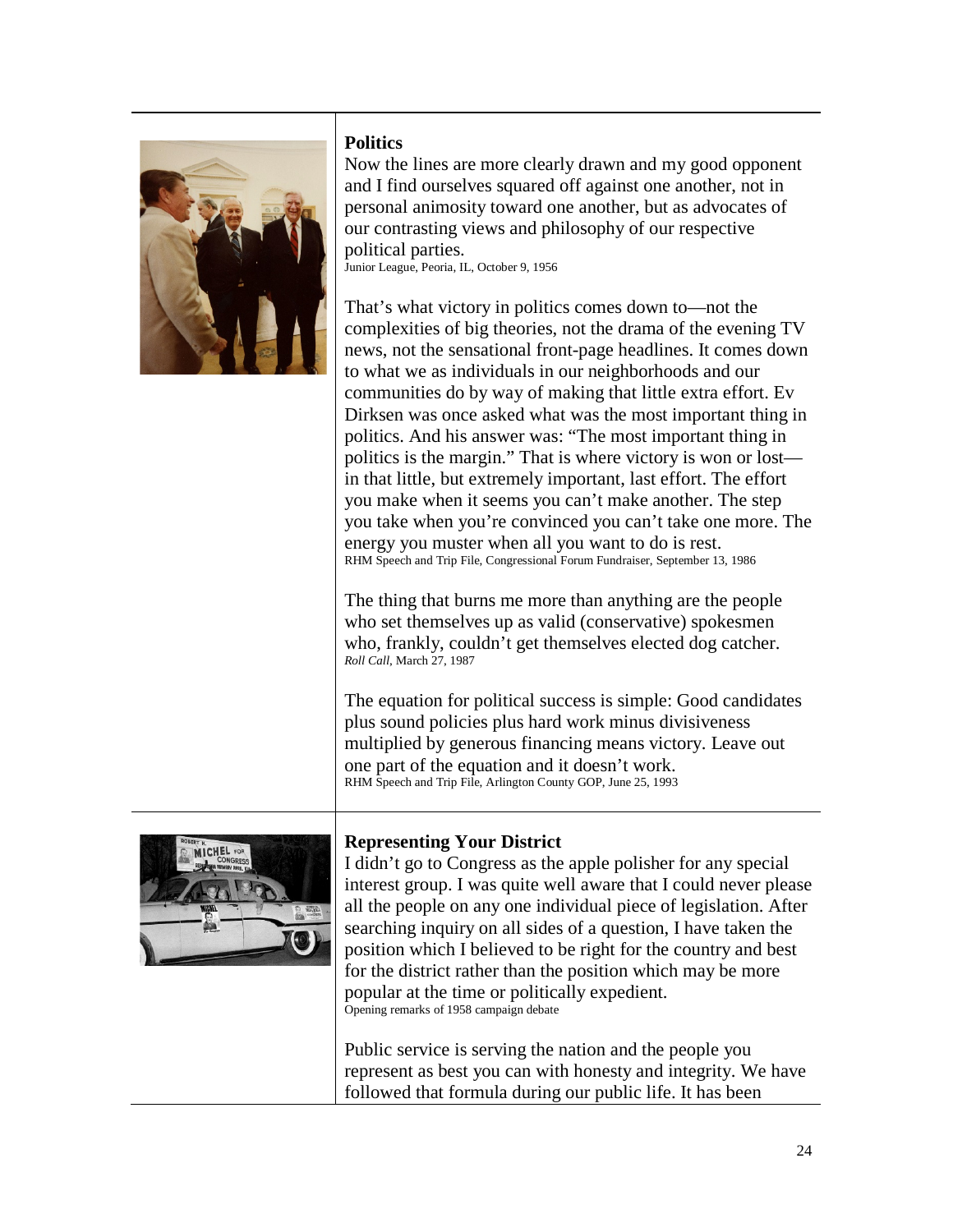| fulfilling for me, and I believe it has been beneficial to the<br>people of the 18 <sup>th</sup> Congressional district.<br>Announcement of intention to seek re-election, December 4, 1987                                                                                                                                                                                                                                                                                                                                                                                                                                                       |
|---------------------------------------------------------------------------------------------------------------------------------------------------------------------------------------------------------------------------------------------------------------------------------------------------------------------------------------------------------------------------------------------------------------------------------------------------------------------------------------------------------------------------------------------------------------------------------------------------------------------------------------------------|
| Too often people get elected to the House and in a few years<br>they are representing the Washington view to their community<br>instead of representing their community view in Washington.<br>When you get here, make government work for the<br>community you represent. Don't become part of the Beltway<br>mentality that says you need to play the Washington game in<br>order to demonstrate that you care. You show that you care by<br>making government work well, not simply by putting the<br>bureaucracy to work.<br>RHM Speech and Trip File, National Republican Campaign Committee, Republican<br>Candidate Workshop, June 6, 1988 |
| One of the reasons—the major reason—we are sent here by<br>the people is to find solutions to our problems. After all the<br>rhetoric, all the posturing, all the media events, we are<br>supposed to get something done! It's surprising that this<br>obvious truth is so often forgotten. Given the angry public<br>mood, it seems official Washington needs a reminder of this<br>basic fact.<br>RHM Speech and Trip File, Associated Specialty Contractors, April 6, 1992                                                                                                                                                                     |
| My constituents sent me to Congress not to pose or posture or<br>preach, but to pass good bills, make bad bills more palatable<br>through amendments, or to oppose bad bills that are not<br>amendable.  I have committed the one political sin that<br>ideologues cannot forgive: I do not hate government.<br>The Washington Times, October 19, 1992                                                                                                                                                                                                                                                                                            |
| <b>Republicans</b><br>So here is Bob Michel's Rule Number One for continued<br>political success for Republicans: Forget the fact that we did                                                                                                                                                                                                                                                                                                                                                                                                                                                                                                     |



<span id="page-24-0"></span>so well in 1980 but never forget the principles that led to that victory. If we do that we'll keep on working for those principles without the dangerous sense of contentment that can lull us into believing the job is done. RHM Speech and Trip File, Republican Eagles, Washington DC, December 11, 1980

We have to have a vision of steady, growing and widespread economic improvement to offer the people. We have to be looking at the tomorrow of our country and not just at yesterday or today. If Republicans simply talk about the status quo, we're going to get our ears pinned back. RHM Speech and Trip File, John Porter Fundraiser, June 15, 1984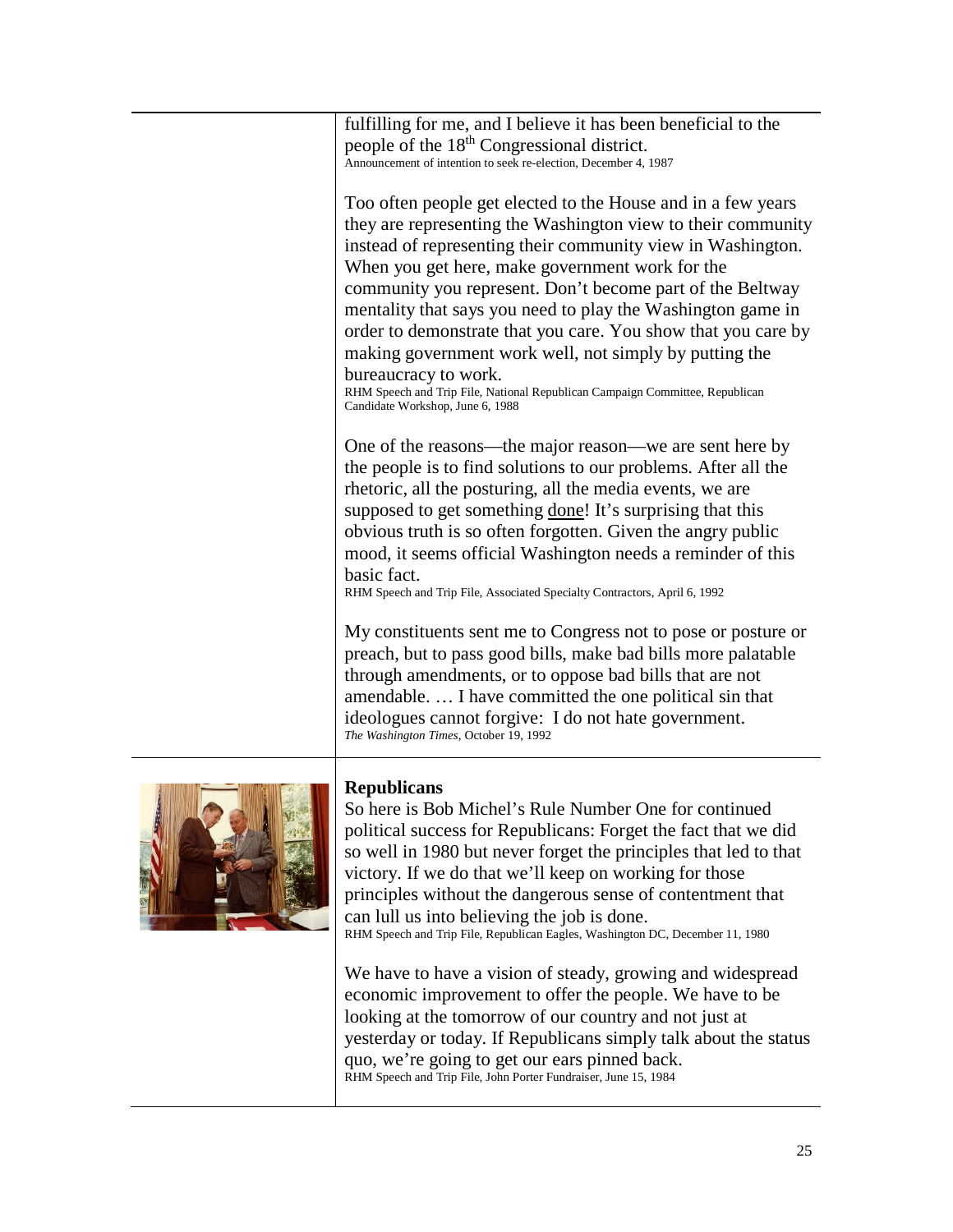| In Ronald Reagan's America, we have:                                                                                                    |
|-----------------------------------------------------------------------------------------------------------------------------------------|
| (1) Prosperity, because we've worked for it.                                                                                            |
| (2) Growth, because we're investing in it.                                                                                              |
| (3) Freedom, because we've preserved it.                                                                                                |
| (4) Strength, because we've restored it.                                                                                                |
| (5) Peace, because we've kept it.                                                                                                       |
| (6) Respect, because we've earned it.                                                                                                   |
| RHM Speech and Trip File, National Association of Hosiery Manufacturers, Washington<br>DC, September 25, 1984                           |
| And what are those principles that have inspired this party                                                                             |
| from Lincoln's day to the Reagan Revolution? They are few                                                                               |
| in number but all-important:                                                                                                            |
| • a belief in human freedom, human rights and civil                                                                                     |
|                                                                                                                                         |
| rights;<br>• a commitment to limited government, stressing                                                                              |
|                                                                                                                                         |
| family, community, state and regional activity instead<br>of centralized, bureaucratic Washington DC                                    |
| domination;                                                                                                                             |
| • the love of justice, liberty and freedom joined with a                                                                                |
| determination to fight for the same and to assist those                                                                                 |
| beyond our shores who likewise are willing to fight to                                                                                  |
| acquire or defend those ideals;                                                                                                         |
| • a belief that real progress for the individual and our                                                                                |
| families is achieved through a free market place, free                                                                                  |
| enterprise, and individual opportunity.<br>RHM Speech and Trip File, Schuyler County Lincoln Day, February 14, 1988                     |
| We Republicans have to rid ourselves of the clichés and                                                                                 |
| platitudes of yesteryear and realize that most Americans don't                                                                          |
| believe government is the enemy—most Americans believe                                                                                  |
|                                                                                                                                         |
| bad government is the enemy. Our job is to make limited                                                                                 |
| Government work for the betterment of our communities all                                                                               |
| across America. That should be our battle-cry.<br>RHM Speech and Trip File, "Change, Politics, and the Future of Congress of Tomorrow," |
| Congressional Institute Trip to Houston TX, March 24-26, 1988                                                                           |
| [Michel's "common sense philosophy" to guide the                                                                                        |
| Republican Party] First, you can't tax people into prosperity,                                                                          |
| but you can tax them out of prosperity—and a job. Cut                                                                                   |
| spending first. Second, traditional values, intelligently adapted                                                                       |
| to the problems of today and tomorrow, are the best long-term                                                                           |
| solutions to most social problems. Third, the family is still the                                                                       |
|                                                                                                                                         |
| most important social organization we have. It must be                                                                                  |
| protected from government hostility, indifference and abuse.                                                                            |
| Fourth, we simply cannot allow ourselves to be seen by the                                                                              |
|                                                                                                                                         |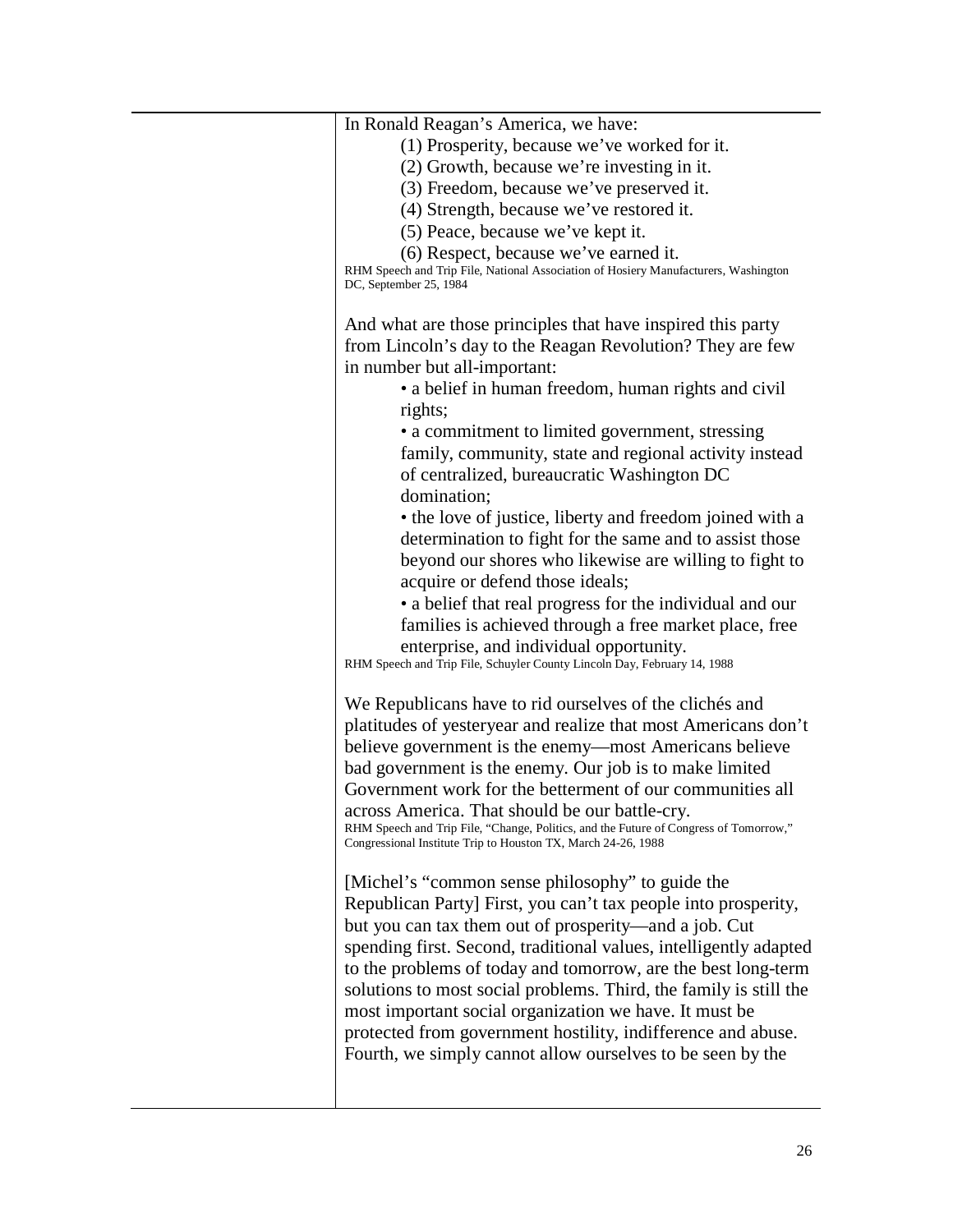American people as a party of negativism and criticism, with no program of our own. RHM Speech and Trip File, Arlington County GOP, June 25, 1993

Republicans are not here to bring the values of Washington to the rest of the country, as the Democrats have for forty years. Republicans are here to bring the values of the rest of the country to Washington. RHM Speech and Trip File, Contract with America Announcement, September 27, 1994

# <span id="page-26-0"></span>**War**

It matters not who they were, whether they were rich or poor, whether they had college degrees or were uneducated. Death is a great equalizer. Tribute to fallen fighters, June 1, 1954

These frail mementos of affection will soon wither. But let not the memory of these martyrs fail to inspire us in a purer, holier life. Tribute to fallen fighters, June 1, 1954

As veterans of World War II and Korea, the awful imprint of those conflicts is still fresh in our minds, and no one appreciates more than we that we are at peace today. Just as the fate of our country and the freedom-loving nations rested on our shoulders in time of war, so are we obliged to shoulder the responsibilities of establishing and preserving a lasting peace.

State Convention, Illinois AMVETS, June 23, 1956

When patience and delay become foreign policy goals by themselves, they are no longer virtues. … Patience at any price is not a policy, it's a cop-out. Remarks made on the House Floor, January 10, 1991

As this debate opens, the United States of America has over 370,000 troops in the Gulf area. They are face to face with troops of a ruthless dictator. Our troops will be aware of every word we say in this debate. So will the dictator. The question we have to ask ourselves is this: When this debate is finished, will the House be seen as a tower of strength or a tower of Babel?

Remarks made on the House Floor, January 10, 1991

This is a question of high public policy. But it can be answered only in the private reaches of the heart where the still, small voice of conscience roars like thunder … Our American troops in the Gulf have bound themselves by sacred